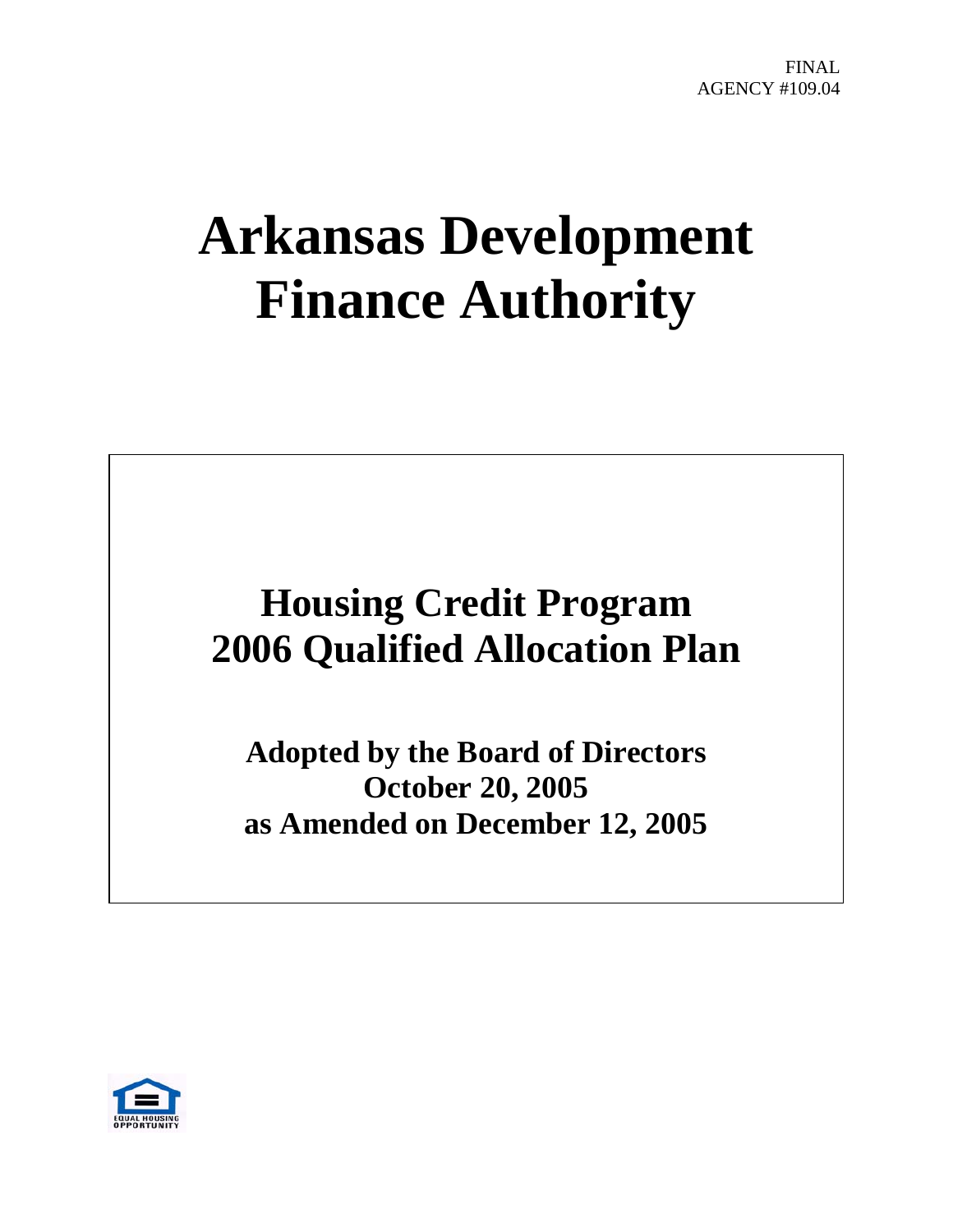# **TABLE OF CONTENTS**

|             | <b>DESCRIPTION</b>                                                    | PAGE NO. |
|-------------|-----------------------------------------------------------------------|----------|
| Ι.          |                                                                       |          |
| Π.          |                                                                       |          |
| Ш.          |                                                                       |          |
|             | A.                                                                    |          |
|             | <b>B.</b>                                                             |          |
| IV.         |                                                                       |          |
| V.          |                                                                       |          |
|             | A.                                                                    |          |
|             | <b>B.</b>                                                             |          |
|             | C.                                                                    |          |
|             | D.                                                                    |          |
|             | E.                                                                    |          |
|             | F.                                                                    |          |
|             | G.                                                                    |          |
| VI.         |                                                                       |          |
|             | A.                                                                    |          |
|             | <b>B.</b>                                                             |          |
|             | C.                                                                    |          |
|             | D.                                                                    |          |
|             | Е.                                                                    |          |
|             | F.                                                                    |          |
|             | G                                                                     |          |
|             | H.                                                                    |          |
|             | L.                                                                    |          |
|             | J.                                                                    |          |
|             | Κ.                                                                    |          |
|             | L.                                                                    |          |
|             | M.<br>CRIMINAL BACKGROUND CHECK and DISCLOSURE REQUIREMENTS  20<br>N. |          |
| VII.        |                                                                       |          |
|             |                                                                       |          |
| VIII.       |                                                                       |          |
|             | А.                                                                    |          |
|             | <b>B.</b>                                                             |          |
| IX.         |                                                                       |          |
| $X_{\cdot}$ |                                                                       |          |
|             | А.                                                                    |          |
|             | B.                                                                    |          |
|             | $\mathcal{C}$ .                                                       |          |
|             | D.                                                                    |          |
| XI.         |                                                                       |          |
| XII.        |                                                                       |          |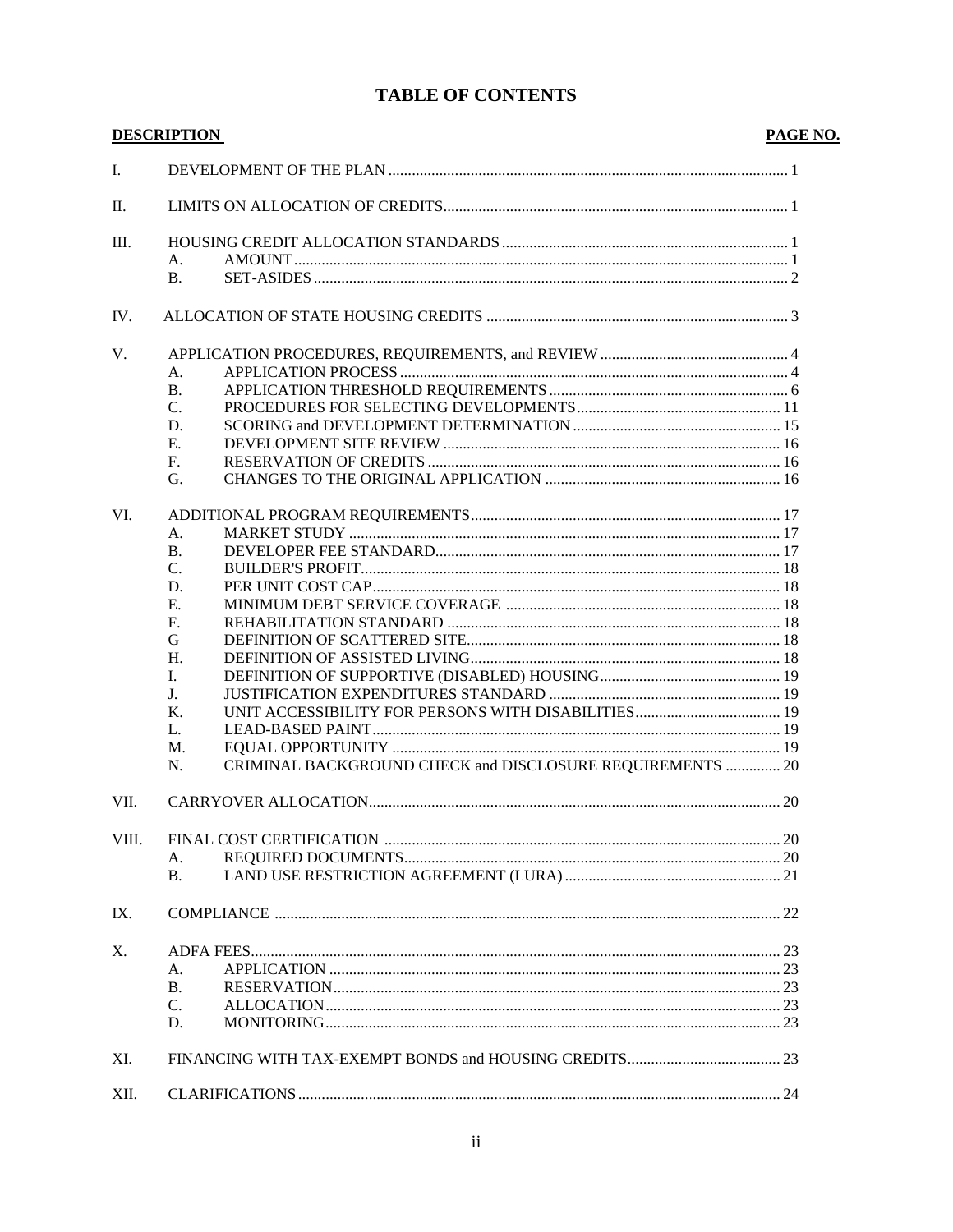# **I. DEVELOPMENT OF THE PLAN.**

The Arkansas Development Finance Authority ("ADFA" or the "Authority") is charged with the responsibility of administering federal low-income housing tax credits ("Housing Credits") for the State of Arkansas (the "State"). ADFA is also charged with the responsibility of promulgating rules and regulations concerning the allocation of the Arkansas low-income housing tax credit (the "State Housing Credits") pursuant to ARK. CODE ANN. § 26-51-1701 *et seq*. The Tax Reform Act of 1986 created the Housing Credit to encourage the private sector to invest in the construction and rehabilitation of housing for low and moderate-income individuals and families. Section 42 of the Internal Revenue Code of 1986, as amended ("IRC" or the "Code"), mandates that housing credit agencies adopt a Qualified Allocation Plan for allocation of the Housing Credit to low-income rental developments throughout their respective states. Low-income housing tax credits shall be allocated in accordance with this plan or any amendments thereto.

#### **II. LIMITS ON ALLOCATION OF CREDITS.**

The Code requires that ADFA determine "the [Housing Credit] dollar amount allocated to the development will not exceed the amount the housing credit agency determines is necessary for the financial feasibility of the development and its viability as a qualified low-income housing development throughout the credit period." Housing Credits will be limited to the amount the Authority, in its sole discretion, deems necessary. Housing Credits are not intended to provide the primary or principal source of financing for a development, but are intended to provide financial incentives sufficient to fill "gaps" which would otherwise exist in developing affordable rental housing for low-income households.

#### **III. HOUSING CREDIT ALLOCATION STANDARDS.**

#### **A. AMOUNT**

The base amount of annual credit authority is currently calculated at \$1.85 per capita. This per capita amount is based upon population estimates released each year by the Internal Revenue Service.

The maximum amount of Housing Credits that may be reserved for allocation to one individual development shall be no more than **\$400,000** of the annual Housing Credits available in the calendar year. **HOWEVER,** the maximum amount of Housing Credits that may be reserved for allocation to one individual development located in a Designated Low-Income County as defined in the 2005-2009 State Consolidated Plan, or developments with a commitment letter from USDA Rural Development, shall be no more than **\$425,000** of the annual Housing Credits available in the calendar year.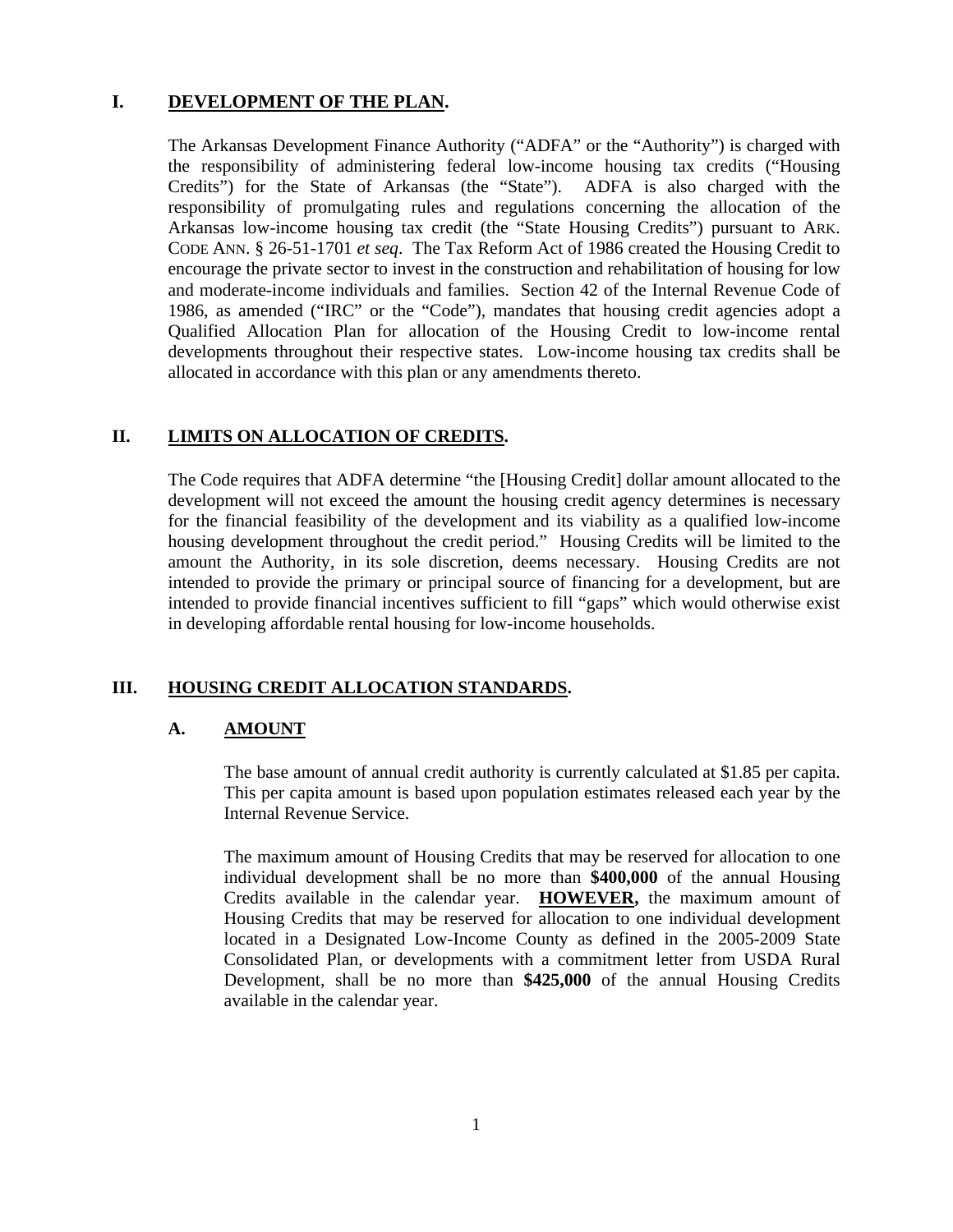# **B. SET-ASIDES.**

**1. Non-Profit Set-Aside**. Not less than ten percent (10%) of the Housing Credits will be set aside for developments involving any qualified non-profit organization that meets the standards set forth in IRC  $\frac{8}{3}$  42(h)(5)(C). The organization shall be a qualified non-profit organization, as defined in IRC §  $501(c)(3)$  or §  $501(c)(4)$ , which is not affiliated with or controlled by a for-profit organization and has included, as one of its tax-exempt purposes, the fostering of low-income housing. **Section XXVI of the Multi-Family Housing Application** (NON-PROFIT DETERMINATION) shall be completed and copies of the non-profit organization's Articles of Incorporation and Internal Revenue Service ("IRS") documentation determining the organization exempt from federal income tax under IRC § 501(a) shall be included with the application.

**2. ADFA HOME and Rural Development Set-Aside**. Approximately twenty percent (20%) of the Housing Credits will be set-aside for successful HOME and Rural Development ("RD") Program applicants. To be considered for HOME Program funds, applicants shall request HOME funds by completing the appropriate sections in the 2006 Multi-Family Housing Application when submitted by the APPLICATION DEADLINE. Rural Development applicants shall submit a copy of the Rural Development commitment letter with their Application. ADFA has entered into a Memorandum of Understanding ("MOU") with Rural Development, and has agreed to engage in cooperative efforts to enable ADFA and Rural Development to effectively evaluate Housing Credit requests of Rural Development applicants. The MOU will be considered by ADFA when reviewing Rural Development applications for Housing Credits.

**3. Assisted Living Set-Aside**. A maximum of \$400,000 of the Housing Credits will be set aside for qualified assisted living developments. The applicant is required to submit a copy of the Certificate of Need or Permit of Approval from the State of Arkansas at the time the application is submitted to ADFA.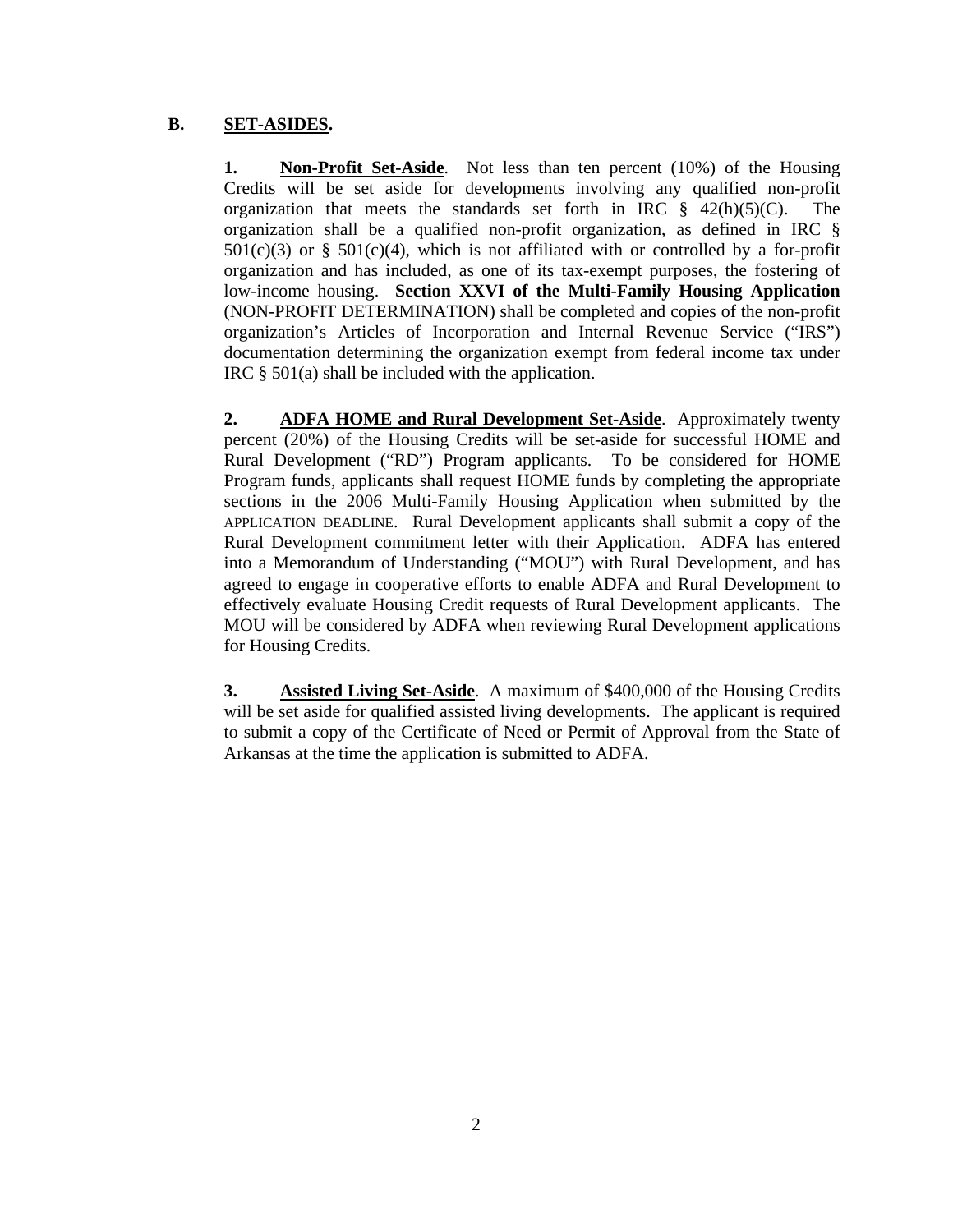# **IV. ALLOCATION OF STATE HOUSING CREDITS.**

ARK. CODE ANN. § 26-51-1702 provides that a taxpayer owning an interest in a low-income development qualifying for Housing Credits will be eligible for State Housing Credits equal to twenty percent (20%) of the allocated federal amount. The State statute limits the allocation of State Housing Credits to \$250,000 in any one taxable year. Recognizing the limited availability of the State Housing Credits and with a desire to assign those credits where they are most needed, the applicant shall demonstrate need on the Housing Credit application. Based on demonstrated need in the application, the Authority will give a priority allocation of State Housing Credits to those developments that are in designated low-income counties under the State's Consolidated Plan submitted to the federal Department of Housing and Urban Development. The list of these counties is contained in Selection Criterion #1 of this Qualified Allocation Plan. The allocation of State Housing Credits will be as follows:

- 1. Developments receiving an allocation of Housing Credits that are to be located entirely in any one of the low-income counties designated in the State Consolidated Plan will be allocated State Housing Credits equal to twenty percent (20%) of the applicable Housing Credits.
- 2. In the event of a shortage of State Housing Credits for eligible developments in low-income counties designated in the Consolidated Plan, priority will be given to those developments that have the highest aggregate score under the scoring system set forth in this Qualified Allocation Plan.
- 3. To the extent that there are remaining State Housing Credits after the allocation to eligible developments in low-income counties, then the State Housing Credits will be allocated (at 20% of the applicable Housing Credits) to remaining qualified developments until such time as the available State Housing Credits are exhausted, with priority given to those developments with the highest scores.
- 4. The Authority expects to allocate no less than ten percent (10%) of State Housing Credits to non-profit organizations.

The Authority will annually notify the Arkansas Department of Finance and administration of those developments that have been allocated State Housing Credits. The Arkansas Department of Finance and Administration will be notified of any revocation of State Housing Credits.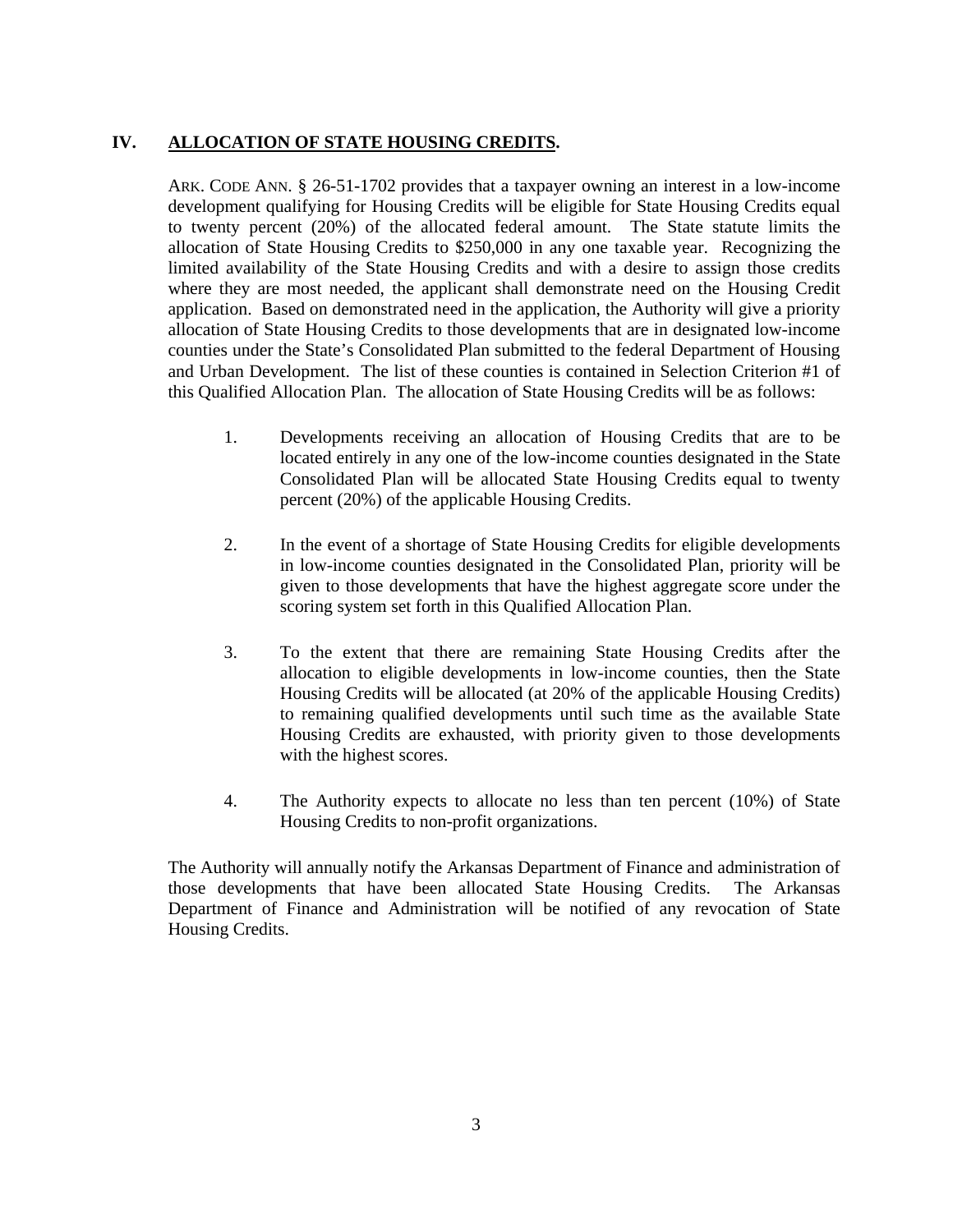#### **V. APPLICATION PROCEDURES, REQUIREMENTS, and REVIEW.**

#### **A. APPLICATION PROCESS**

It is the intent of ADFA to reserve all Housing Credits available for allocation in one eligibility cycle. Any credits that are not reserved will carry forward to next year. Applicants shall apply during the eligibility cycle to receive a credit allocation for that calendar year.

**The closing deadline for submitting the 2006 Multi-Family Housing Application for the 2006 Low-Income Housing Tax Credit ("LIHTC") Cycle is as follows**:

#### **APPLICATION DEADLINE IS FRIDAY, 4:30 P.M., JANUARY 27, 2006 ("APPLICATION DEADLINE")**

The APPLICATION DEADLINE for submitting applications for the 2006 LIHTC cycle is set forth above. Facsimiles and e-mails will not be accepted. **All applications shall be submitted online as provided by ADFA (if available) and a tabbed, 3-ring bound hardcopy delivered to ADFA no later than 4:30 p.m., Friday, January 27, 2006. The tabbed, 3-ring bound hardcopy shall be delivered to ADFA at the following address:**

> **Arkansas Development Finance Authority Attn: Multi-Family Housing Department 423 Main Street, Suite 500 Little Rock, AR 72201 Telephone Number: 501-682-5900**

#### **ADFA will not accept any applications submitted after the APPLICATION DEADLINE.**

**Applications**. An applicant shall submit a **COMPLETE** application by the APPLICATION DEADLINE. ADFA staff will review and evaluate the application, and notify the applicant of deficiencies and scoring in accordance with the schedule below.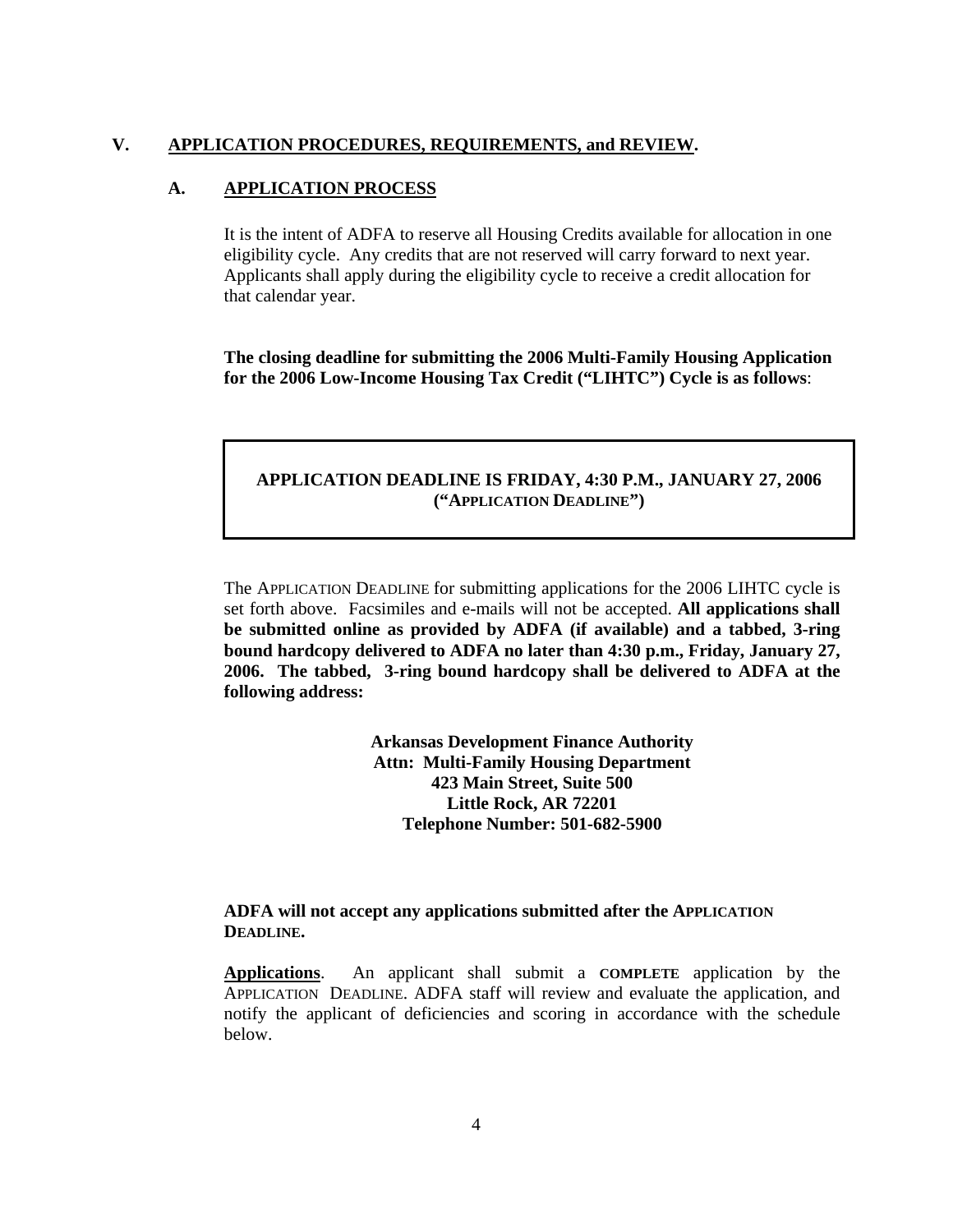**Cure Period**. Applicants will have an opportunity to cure application deficiencies cited by ADFA through comment and submission of required documentation to ADFA within five (5) business days from the date of notification. Applicants will also be allowed to discuss scoring with ADFA during the five (5) day Cure Period. The applicant's comments and additional documentation will then be reviewed and a final score will be sent to the applicant. **The applicant will be notified of deficiencies and curable application items according to the schedule below. ADFA will not accept any missing documentation, will not consider any additional comment, nor allow the applicant to discuss scoring with ADFA after the expiration of the five (5) day Cure Period.** 

| DATES FOR REVIEW OF APPLICATIONS AND RESERVATION PROCESS                                                                                                                                                                                                                                                        |                                 |  |
|-----------------------------------------------------------------------------------------------------------------------------------------------------------------------------------------------------------------------------------------------------------------------------------------------------------------|---------------------------------|--|
| <b>APPLICATION DEADLINE</b>                                                                                                                                                                                                                                                                                     | January 27, 2006<br>(4:30 p.m.) |  |
| Applicants notified of deficiencies and scoring                                                                                                                                                                                                                                                                 | April 14, 2006                  |  |
| Cure Period Deadline for receipt by ADFA of<br>application deficiency responses and documentation.<br>Any pages of the application that require modification<br>in response to ADFA's notice of deficiencies shall be<br>submitted with the applicant's response.<br>Deadline for Applicants to discuss scoring | April 21, 2006<br>(4:30 p.m.)   |  |
| Applicants notified of final score                                                                                                                                                                                                                                                                              | May 2, 2006                     |  |
| Successful applicants approved for reservation of<br>Housing Credits by ADFA Board of Directors                                                                                                                                                                                                                 | May 18, 2006                    |  |
| 2006 Housing Credit reservation letters mailed to<br>successful applicants.                                                                                                                                                                                                                                     | May 26, 2006                    |  |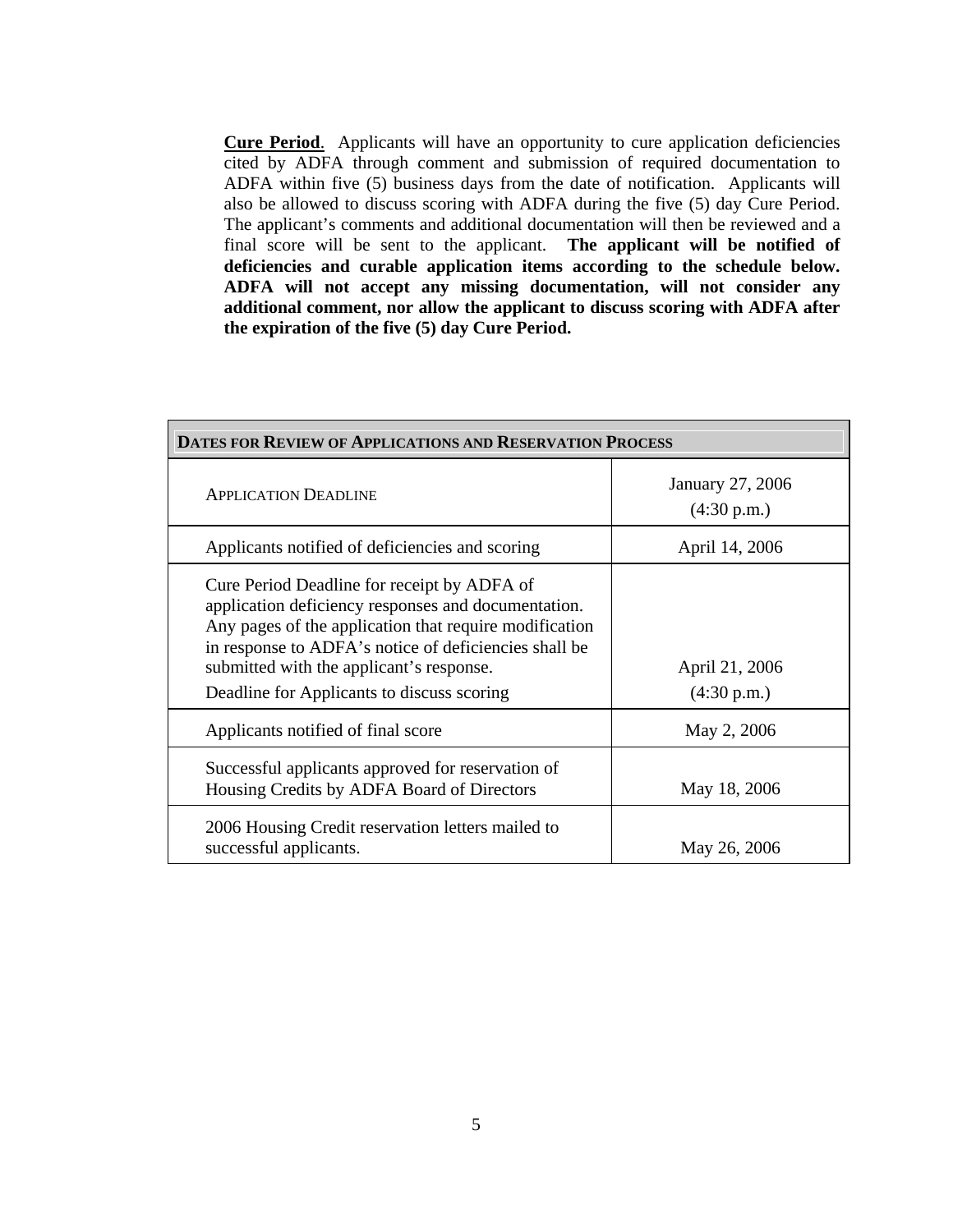#### **B. APPLICATION THRESHOLD REQUIREMENTS.**

**The 2006 Multi-Family Housing Application shall be submitted by the APPLICATION DEADLINE and SHALL BE COMPLETED in accordance with the instructions provided by ADFA. In addition, the following Threshold Requirements SHALL BE INCLUDED with the application:** 

- **1. Narrative Description of the Development.** A detailed narrative description of the development which includes the type of development; geographical description of the development site and surrounding area types of financing; tenants served; bedroom mix; percentage of low-income units; involvement of non-profit support service organizations; amenities for the development; energy efficiency; rehabilitation work to be performed, if applicable; and any other relevant descriptive information.
- **2. Financial Commitment Letters**. Evidence from all mortgage lenders that the applicant has submitted an application for financing. The letter shall be dated within six (6) months of the APPLICATION DEADLINE and state that a formal application for construction and/or permanent financing is under serious consideration. The letter should contain the approximate amount of the loan, the loan's terms and interest rate, if known.

A commitment letter, dated within six (6) months of the APPLICATION DEADLINE, from any syndicator or investor purchasing the Housing Credits or State Housing Credits, which will be utilized as a source of funds for the development.

Funding documentation (*e.g. HOME agreement, commitment letter)* from any Participating Jurisdiction providing HOME funds to the applicant.

A firm commitment letter, dated within six (6) months of the Application Deadline, from RD if the development will receive RD funding or loan guarantee.

A commitment letter, dated within six (6) months of the APPLICATION DEADLINE, from any other gap-financing source providing financing for the development, including a letter from the developer deferring its fee or committing other equity. In order for a deferral of the developer's fee to constitute an appropriate financing source, the deferred amount will be underwritten to ensure payment by the development with the 15-year compliance period.

- **3. Utility Allowance Calculation.** Per 42 CFR § 1.42, documentation of utility calculations from one of the following entities shall be included:
	- a. Local Public Housing Authority
	- b. Housing & Urban Development (HUD)
	- c. USDA Rural Development Services (RD)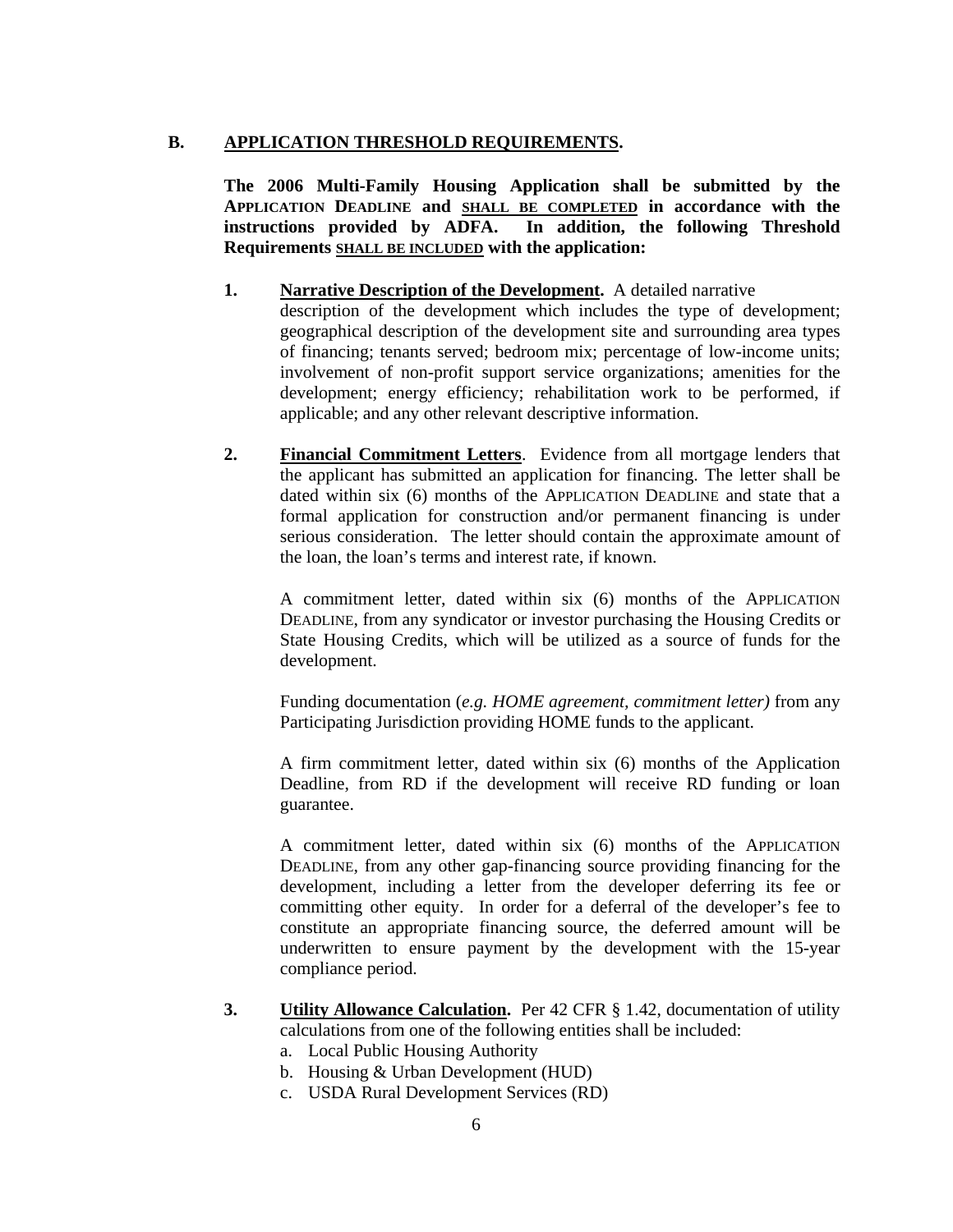- d. Utility Company
- **4. Site Control Information.** Evidence of site control in one of the following forms shall be included:
	- a. Deed
	- b. Option
	- c. Purchase Contract

Verification of Arm's Length Transactions shall be included. ADFA reserves the right to require an appraisal of the property for all Arms' Length Transactions, at the applicant's expense.

For **all** rehabilitation developments, the application shall include documentation for each building claiming acquisition credits that satisfies:

- a. the purchase requirement;
- b. 10-year hold rule (including both placed in service and most recent nonqualified substantial improvement); and
- c. related party requirement

of IRC Section  $42(d)(2)(B)$ .

The applicant shall produce evidence of site ownership or a 99-year leasehold on the site no later than December 1, 2006, the Carryover Allocation documentation deadline date. *See Section VII, below.* 

- **5. Zoning Information.** Documentation that the development site is properly zoned or that application for such zoning has been made to the proper zoning authority. The zoning authorization letter or the applicant's request to the proper zoning authority shall be dated within six (6) months of the APPLICATION DEADLINE. Proof of proper zoning shall be submitted by the end of the Cure Period as established in this QAP.
- **6**. **Independent Market Study.** A market study, prepared by a party unaffiliated with the developer, in the appropriate format outlined in the ADFA Market Study Guidelines. The study shall be dated within six (6) months of the APPLICATION DEADLINE. Only approved market analyst firms on the ADFA Approved Market Study Firm List will be allowed to perform market studies for this program. Market studies performed by firms not approved by ADFA will not be accepted. *See Section VI A, below*.

#### **7. Letter from highest elected local official supporting proposed**

**development.** A letter from the highest elected local official in the jurisdiction where the development will be located. A development located within a city's limits shall have a letter from its Mayor. A development located outside of a city's limits shall have a letter from the County Judge. The letter shall be dated within six (6) months of the APPLICATION DEADLINE. The letter, at a minimum, shall address the need for affordable housing in the area and support for the specific development. Should the highest elected official withdraw the letter of support at any time prior to the deadline for a Carryover Allocation, ADFA will revoke the reservation of Housing Credits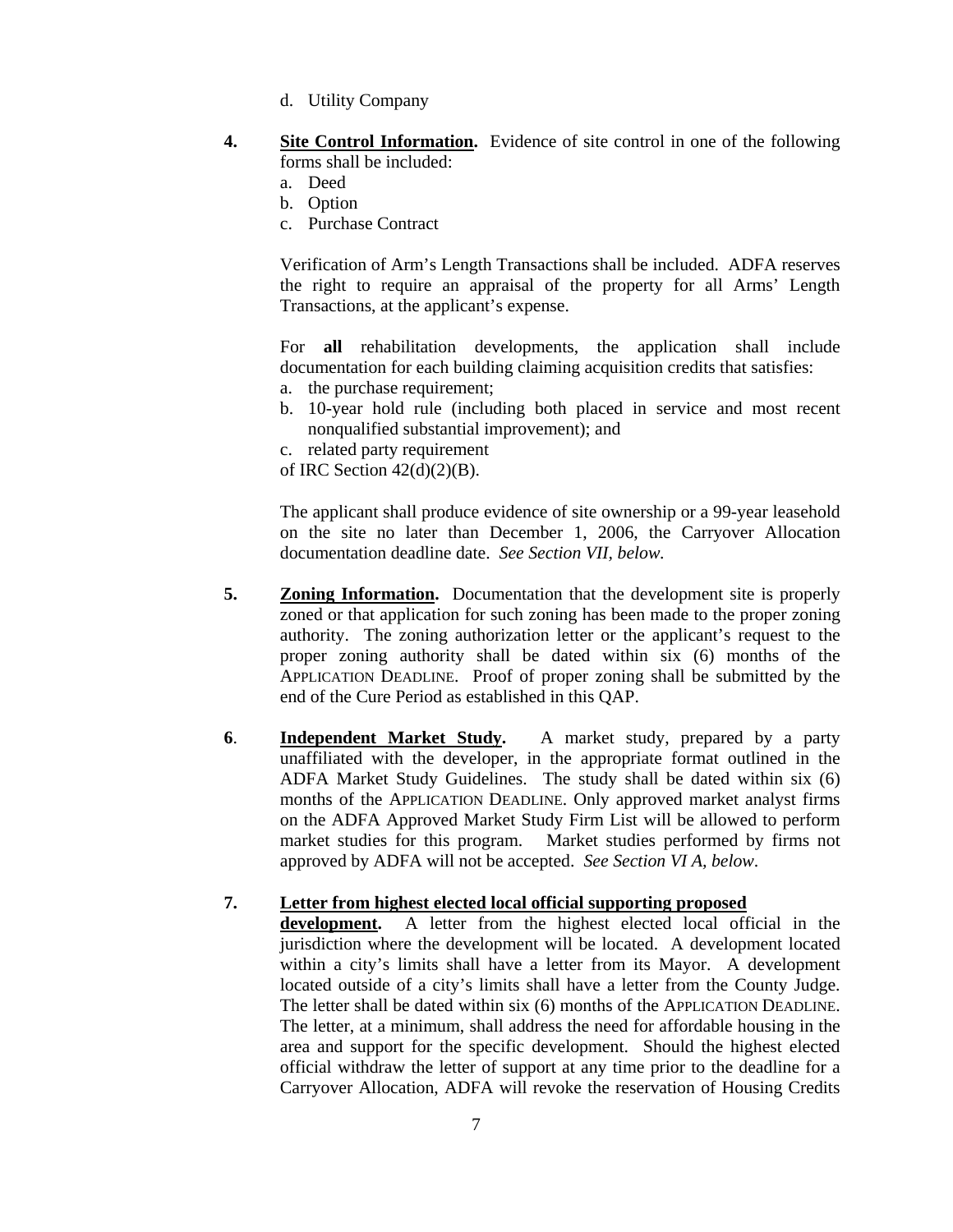for the development. Revocation of the letter of support after the deadline for Carryover Allocation will not affect the reservation of Housing Credits. ADFA will provide written notification to the State Representative and Senator for the location in which you plan to locate your development.

- **8**. **Letter to Public Housing Authority for use by Persons on Waiting List.**  The applicant shall provide written documentation to the local Public Housing Authority of its intent to develop a low-income multi-family rental development. The notice shall provide the PHA with:
	- a. A copy of the Narrative description set forth at Item 1. above;
	- b. The development's proposed address/location; and
	- c. A description of the number, type, income limits and unit mix (by bedroom size and anticipated rents)
- **9. Letter of Participation and Resume of Development Team Members.**  Each development team member shall submit a cover letter describing its participation in the development along with a copy of its resume listing qualifications, experience, previous experience with the low-income housing tax credit program, address and telephone number. If the applicant does not have the minimum required experience a consultant or developer with the minimum required experience shall be a member of the development team. The consultant or developer's participation letter, resume and summary page specifically describing its role in the development shall be included.

"Minimum required experience" is met when either the applicant, consultant, or developer held that position on a previous development that received a reservation of Housing Credits from ADFA and whose owner was issued IRS Form 8609(s).

**10. Statement of Previous Performance.** Utilizing the Criminal Background and Disclosure Form – Housing, Attachment A, the applicant, its consultant, and each development team member shall inform the Authority whether or not it has any existing contract or indebtedness with ADFA and identify any prior delinquent, defaulted, or foreclosed upon contract, loan or other indebtedness of the applicant, consultant, or development team member with ADFA. In addition, ADFA will review the previous performance of the applicant, its consultant and each development team member under all affordable housing programs with ADFA or other State Housing Finance Authorities, including the HOME Program, the Housing Credit program, Tax-Exempt Bond program, and any other affordable housing loan program, including disbursements, payment history, compliance history and any findings.

Unsatisfactory performance, as determined by ADFA's Board Housing Review Committee, on previous developments or delinquencies in payments will result in disqualification of an application by the ADFA Board Housing Review Committee, regardless of scoring.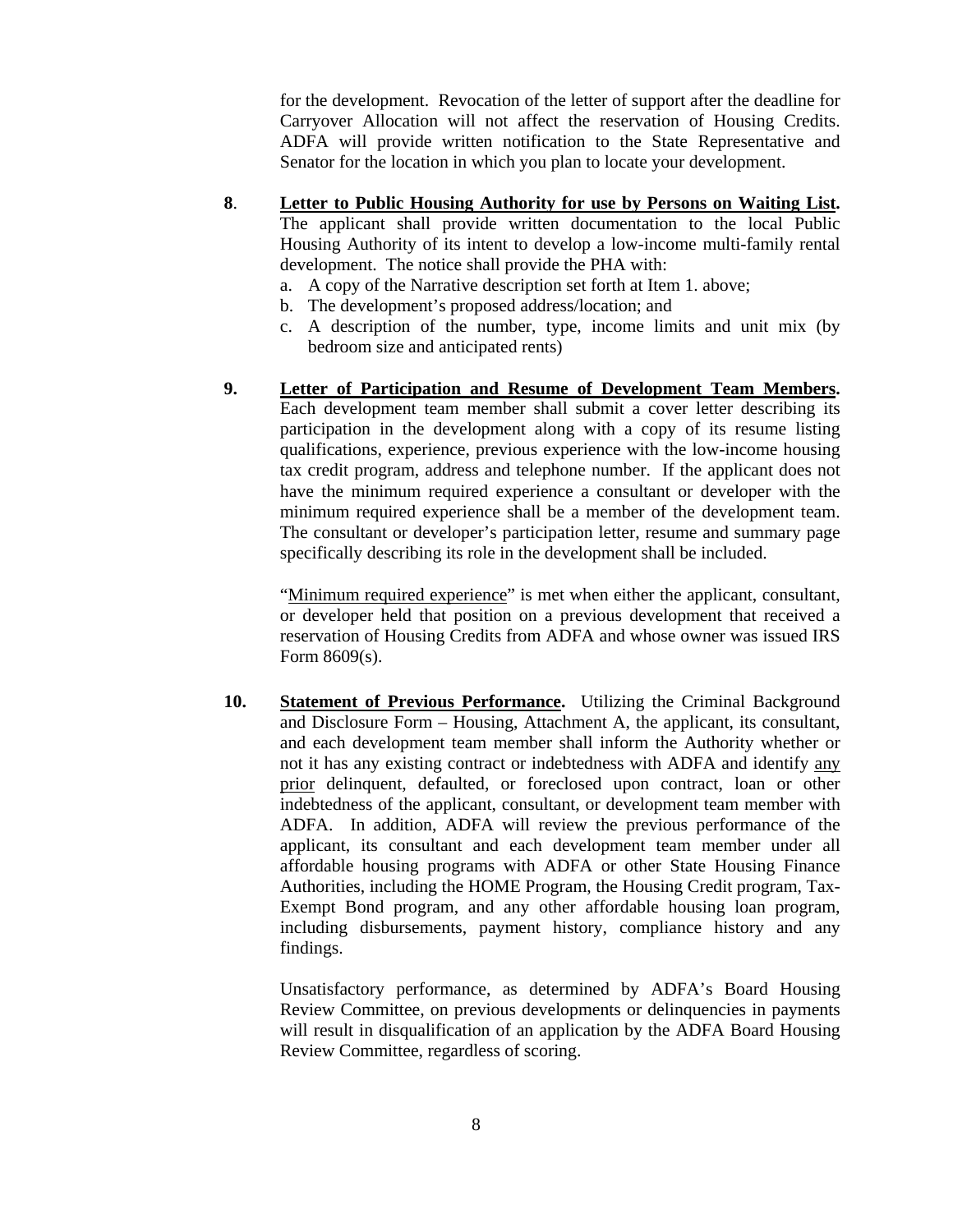**11. Criminal Background and Disclosure.** Each applicant, consultant, development team member, and public official affiliated with a HOME application, shall complete a Criminal Background Disclosure Form, Attachment A to the Application. Failure to submit, or correctly complete the Criminal Background Disclosure Form for each applicant, consultant, development team member, or public official with a HOME application, shall disqualify the Application.

An Application will be disqualified from consideration as provided for in Section VI(N), Criminal Background Check and Disclosure Requirements.

- **12. Articles of Incorporation, IRS documentation, and Non-Profit Determination Statement.** To be considered for the "Non-Profit Set-Aside," the development shall involve a qualified non-profit organization that:
	- a. owns an interest in the development;
	- b. materially participates in the development;
	- c. is not affiliated with or controlled by a for-profit organization; and
	- d. whose exempt purposes include fostering low-income housing.

The non-profit organization's Articles of Incorporation and IRS documentation of its exemption from federal income tax shall be included. Section XXVI of the application shall be completed. Pending requests with the IRS for exemption will not be accepted as compliance.

- **13. Plans and Specifications.** One set of plans and outline of specifications shall be included. Any significant changes must be submitted to Board Housing Review Committee for approval.
- **14. Environmental Checklist.** The Environmental Checklist included in the Application as Attachment B shall be completed. Any applicant that has a "Phase I Environmental Site Assessment (ESA)" of the development's site shall submit a copy of that ESA with its application. Any applicant receiving a reservation of Housing Credits will be required to submit an ESA on the development site by the earlier of: Carryover Allocation deadline of December 1, 2006 or placement in service allocation.
- **15. Capital Needs Assessment.** All rehabilitation developments shall include a capital needs assessment conducted by a third party architect, engineer or contractor dated within six (6) months of the APPLICATION DEADLINE. The assessment shall include a physical inspection of the interior and exterior of each unit and structure, as well as, an interview with the development manager and maintenance personnel. Some of the components that should be examined and analyzed in this assessment are:
	- a. site, including topography, drainage , pavement, curbing, sidewalks, parking, landscaping, amenities, water, sewer, storm drainage, gas and electric utility lines;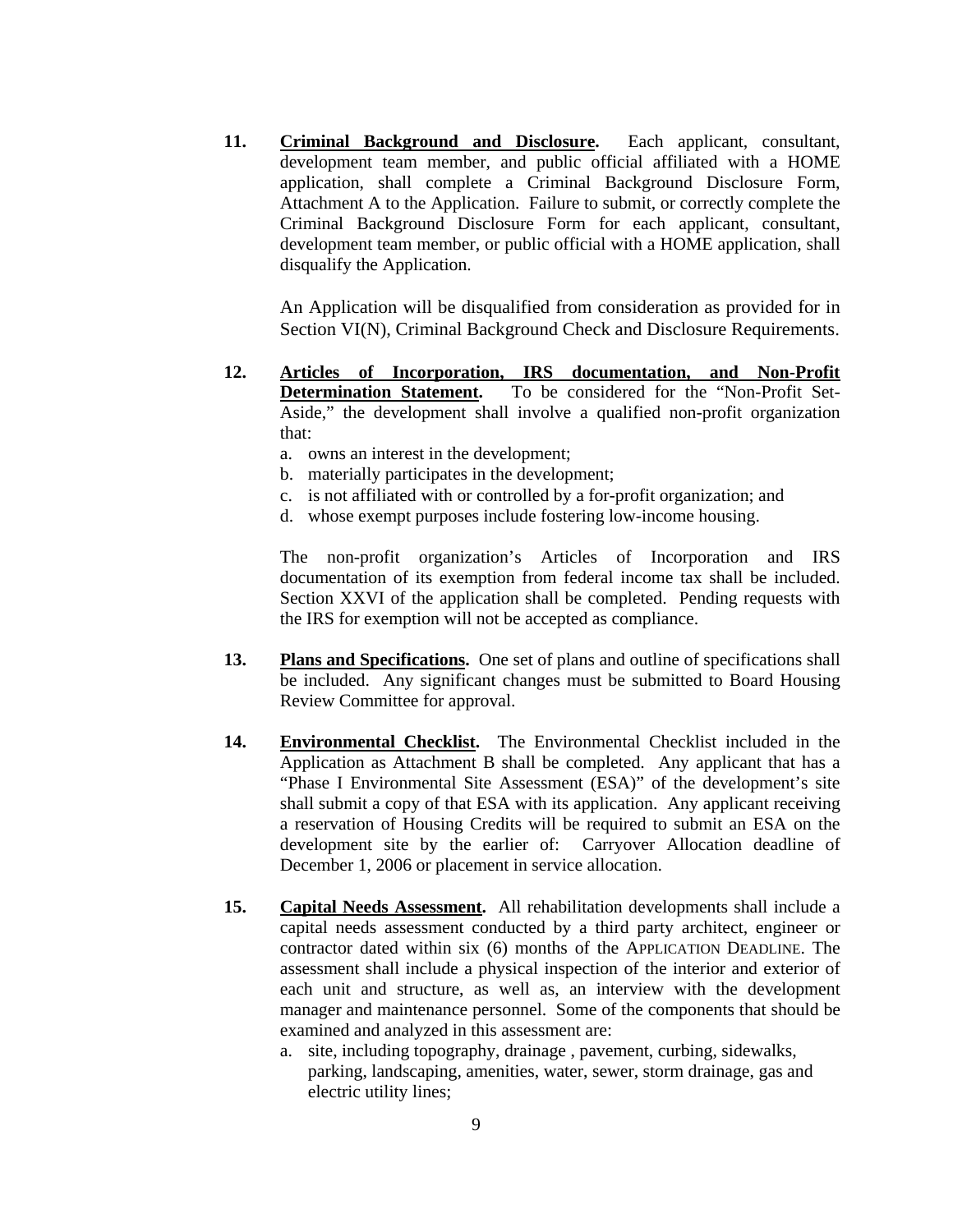- b. structural systems, both substructure and superstructure, including exterior walls and balconies, exterior doors and windows, roofing system and drainage;
- c interiors, including unit and common area finishes (carpeting, vinyl flooring, tile flooring, plaster walls, paint condition, etc.) unit kitchen finishes, cabinets and appliances, unit bathroom finishes and fixtures, and common area lobbies and corridors; and
- d. mechanical systems, including plumbing and domestic hot water, HVAC, electrical, lighting fixtures, fire protection and elevators.

The assessment should state the cost (labor and materials) for each item identified and the term of operability. The assessment should address the extent of future expenditures contemplated to ensure they will be addressed through operating and replacement reserves.

- **16. Tenant Income Audit**. All rehabilitation projects shall include a complete, detailed tenant income audit that identifies all existing tenants and their income. The audit shall separately identify those tenants whose income exceeds applicable income limits.
- **17. Operating Reserve and Replacement Reserve Funds.** The total development budget shall include: (1) the one-time funding of an operating reserve equal to not less than four (4) months of: (a) projected annual operating expenses, (b) annual debt service payments and (c) annual replacement reserve deposits; and (2) the maintenance of a replacement reserve fund equal to not less than \$250.00 per unit per year. These amounts shall be incorporated into the 2006 Multi-Family Housing Application. The applicant shall identify the name of the financial institution where the funds will be held.
- **18. Section 106 Clearance Letter.** A Section 106 (National Historic Preservation Act, 16 U.S. C. § 470(f)) clearance letter from the Arkansas Department of Heritage, or, proof of application for such letter. Such letter shall be obtained by the earlier of: Carryover Allocation deadline of December 1, 2006 or placement in service allocation. *See Attachment D to the 2006 Multi-Family Housing Application for Instructions for Obtaining a Section 106 Clearance Letter.*
- **19. Form RD 1924-13.** Each application shall use Form RD 1924-13, for computation of estimated costs.
- **20. Application Fee.** The application fee check should be made payable to "Arkansas Development Finance Authority." Refer to the 2006 Multi-Family Housing Application for all required fees.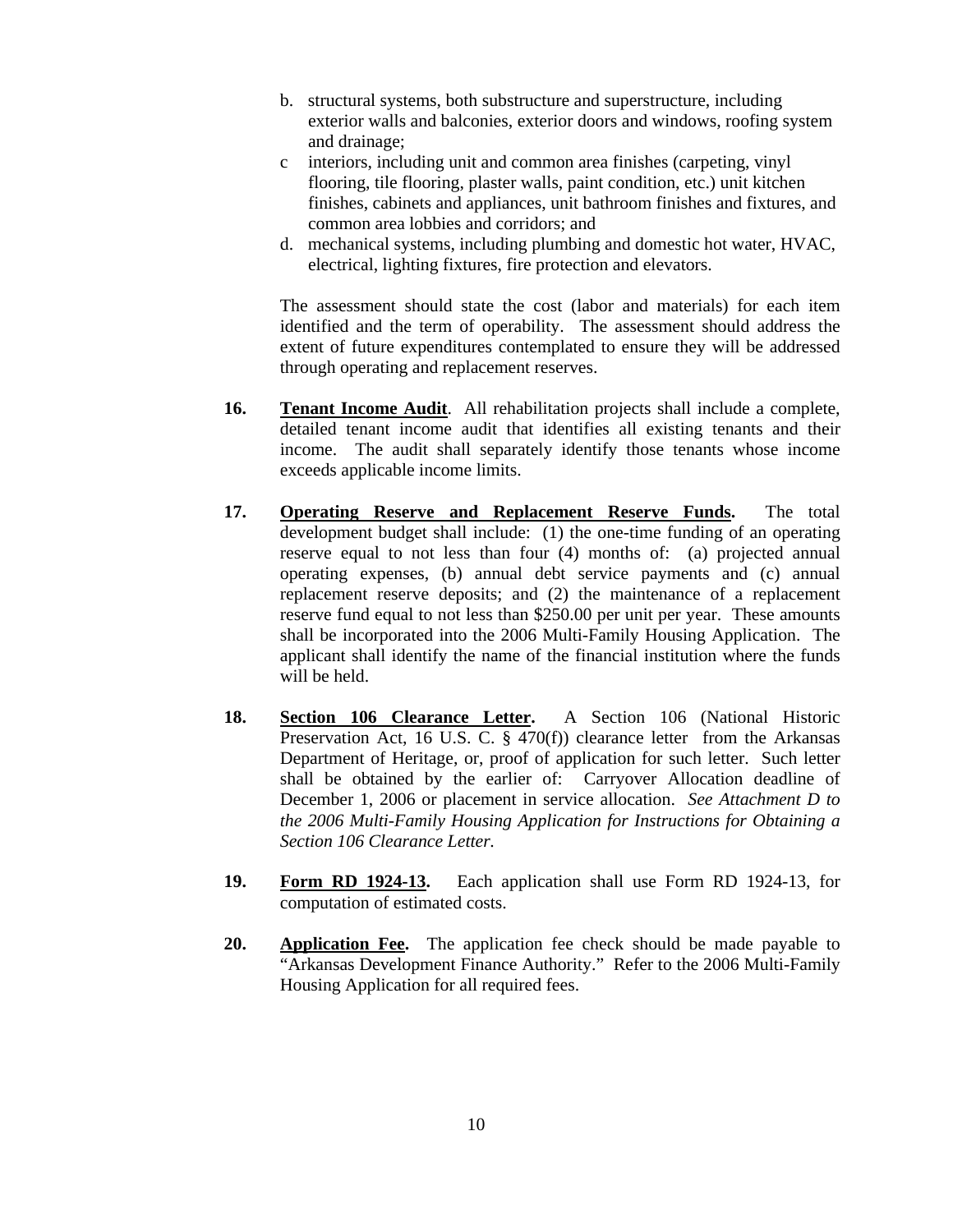# **C. PROCEDURES FOR SELECTING DEVELOPMENTS.**

Each application will be awarded points according to the nature and character of the development. The maximum number of points which may be awarded for each set of criteria are indicated below:

| <b>SELECTION CRITERIA</b> |                                                                                                                                                                                                                                                                                                                                                                                                                                                                                                                                                                                                                                                                                                                                                          | <b>MAXIMUM</b><br><b>POINTS</b> |
|---------------------------|----------------------------------------------------------------------------------------------------------------------------------------------------------------------------------------------------------------------------------------------------------------------------------------------------------------------------------------------------------------------------------------------------------------------------------------------------------------------------------------------------------------------------------------------------------------------------------------------------------------------------------------------------------------------------------------------------------------------------------------------------------|---------------------------------|
| 1.                        | Location/RD/HUD.<br>a. Development is located in the following low-income counties designated in<br>the 2005-2009 State Consolidated Plan: Bradley, Chicot, Crittenden, Desha,<br>Fulton, Jackson, Lafayette, Lee, Monroe, Newton, Phillips, Polk, St. Francis,<br>b. Development is located in a Qualified Census Tract (QCT) or a Difficult to<br>Develop Area (DDA); a copy of QCT map for the development area shall be<br>submitted with the application with complete census tract information<br>submitted in Section I of the 2006 Multi-Family Housing Application.<br>c. Development has a commitment letter for funding or assistance from USDA<br>Rural Development or HUD.<br>USDA-RD<br>(ii) USDA new construction or rehabilitation funds | 15                              |
|                           | <b>HUD</b><br>(i) HUD project based rental assistance contract 11-20 years(10 points)<br>(ii) HUD project based rental assistance contract 6-10 years(7 points)<br>(iii) HUD project based rental assistance contract 1-5 years(3 points)                                                                                                                                                                                                                                                                                                                                                                                                                                                                                                                |                                 |
|                           | 2. Development of housing for special needs or with special features including:<br>a. Single room occupancy housing;<br>b. Transitional housing for the homeless;<br>c. Elderly housing (all units shall be elderly units);<br>d. Supportive housing for disabled persons as defined in Section VI(I) of this<br>QAP. Applicant shall submit statement describing:<br>the needs of the disabled population to be targeted;<br>(i)<br>(ii) supportive service to be provided; and<br>(iii) the service provider that will be providing the services);<br>e. Assisted Living housing as defined in Section VI(H) of this QAP;                                                                                                                              | 15                              |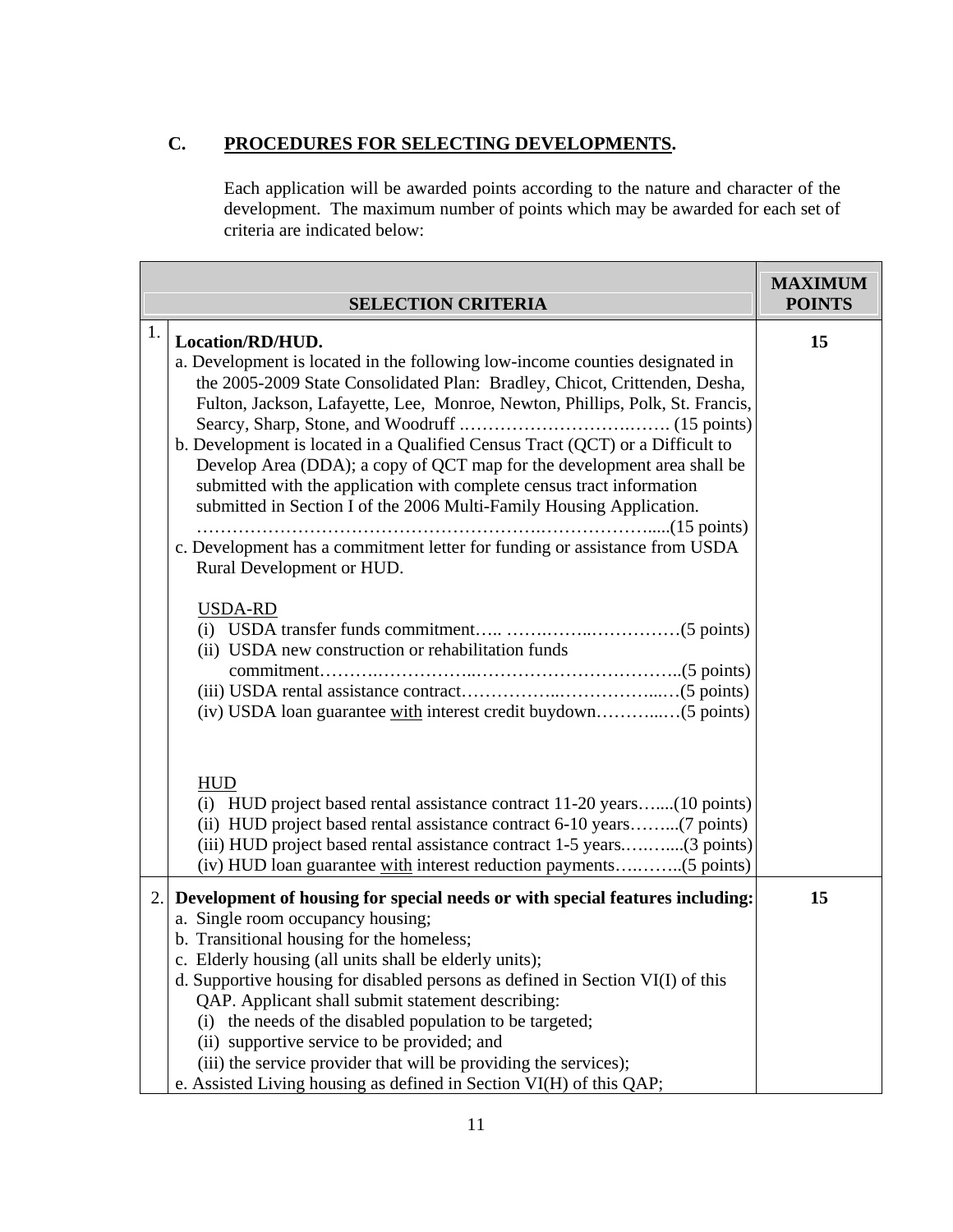|    | <b>SELECTION CRITERIA</b>                                                                                                                                                                                                                                                                                                                                                                                                                                                                                                                                                                                                                                        | <b>MAXIMUM</b><br><b>POINTS</b> |
|----|------------------------------------------------------------------------------------------------------------------------------------------------------------------------------------------------------------------------------------------------------------------------------------------------------------------------------------------------------------------------------------------------------------------------------------------------------------------------------------------------------------------------------------------------------------------------------------------------------------------------------------------------------------------|---------------------------------|
|    | f. Housing for large families (3 bedrooms or larger);<br>g. Scattered site housing as defined in Section VI(G) of this QAP;                                                                                                                                                                                                                                                                                                                                                                                                                                                                                                                                      |                                 |
|    | h. Housing targeting a tenant population of single parent/single guardian with<br>children; or<br>i. Housing intended for eventual tenant ownership (single family detached<br>houses only)                                                                                                                                                                                                                                                                                                                                                                                                                                                                      |                                 |
|    | Items a $\&$ b shall be operated by governmental or non-profit entity                                                                                                                                                                                                                                                                                                                                                                                                                                                                                                                                                                                            |                                 |
|    | Points for Items $a - g$<br>10% of the tax credit units (minimum of three units) (4 points)                                                                                                                                                                                                                                                                                                                                                                                                                                                                                                                                                                      |                                 |
|    | Point for Item h -- shall include housing with not less than 2 bedrooms and<br>Point for Item i -- shall describe manner in which eventual tenant ownership                                                                                                                                                                                                                                                                                                                                                                                                                                                                                                      |                                 |
| 3. | Involves rehabilitation of existing structures.                                                                                                                                                                                                                                                                                                                                                                                                                                                                                                                                                                                                                  | 10                              |
| 4. | Involves preservation and rehabilitation of residential rental housing under<br>an existing state or federal affordable housing program. Points are awarded<br>upon the percentage of units under the affordable housing program that<br>become/remain LIHTC.                                                                                                                                                                                                                                                                                                                                                                                                    | 10                              |
| 5. | Points will be available to applicants if their combined developer and<br>consultant fees are 10% or less of total development cost as defined under<br>developer fee standard.                                                                                                                                                                                                                                                                                                                                                                                                                                                                                  | 5                               |
| 6. | A minimum of 20% of the total housing units in the development is market<br>rate units. (Market rate units shall be integrated with the development's LIHTC<br>units and designated on the development's plans.)                                                                                                                                                                                                                                                                                                                                                                                                                                                 | 5                               |
| 7. | Owner provides amenities beyond those appropriate for the type of housing<br>proposed, inter alia, amenities employing "universal design" concepts;<br>swimming pool; covered parking; individual garage parking; individual storage<br>units; microwave; dishwasher; supplied in-unit washer and dryer; furnished<br>exercise room; furnished in-unit, high-speed, internet access at no cost to the<br>tenant as evidenced by architectural plans and specifications; furnished computer<br>lab with high speed internet access at no cost to the tenants as evidenced by<br>architectural plans and specifications that shall be included in the application. | 10                              |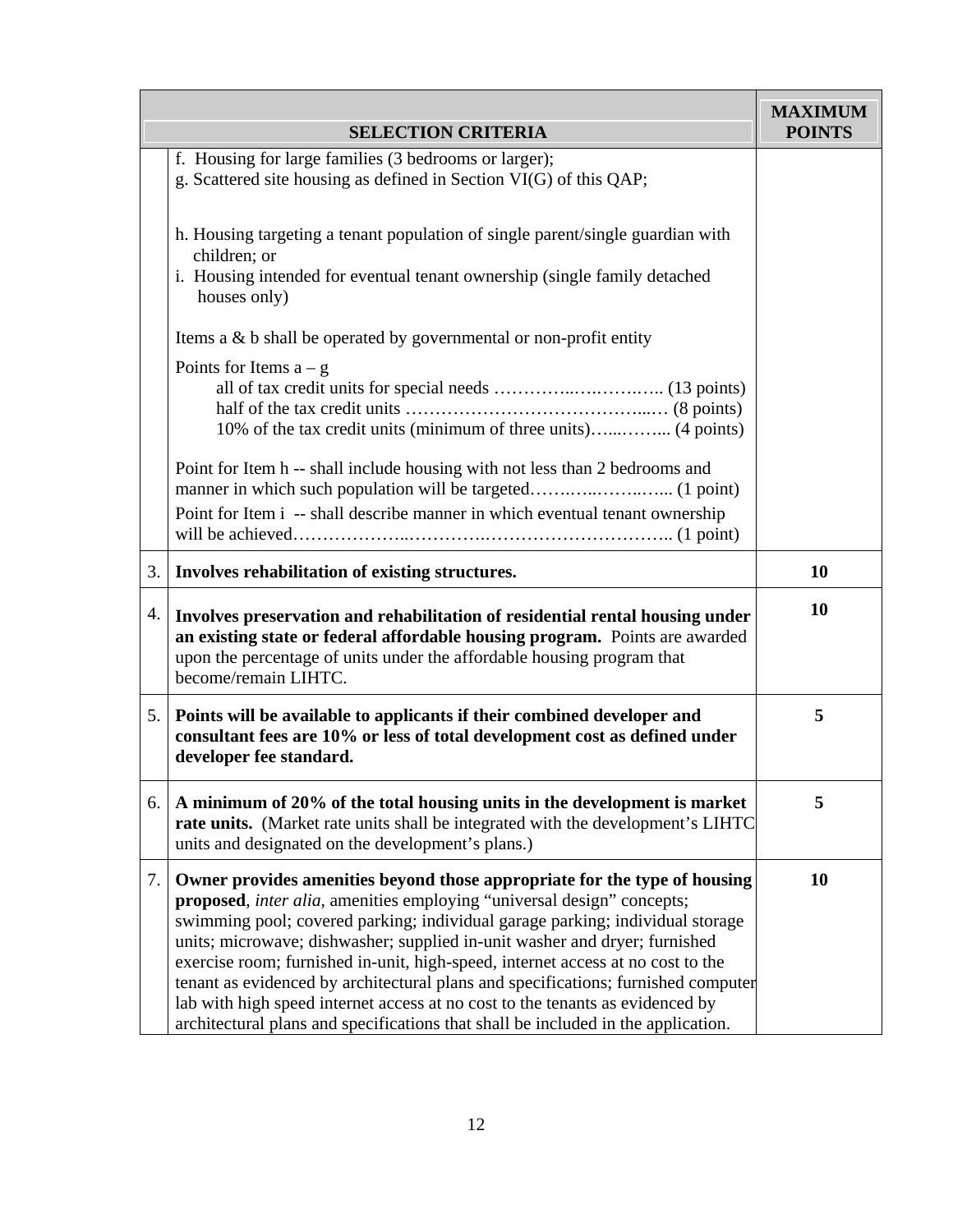| <b>SELECTION CRITERIA</b>                                                                                                                                                                                                                                                                                                                                                                                                                                                                                                                                                                                                                                                                                                                                                                                                                                                                                                                                                                                                                                                                                                                                                                                                                                                                                                                                                                                                                                                                                                                                                                                                                                                                                                                                                                                                                                                                                                                                                                                                                                         | <b>MAXIMUM</b><br><b>POINTS</b>                                                                                                                                       |
|-------------------------------------------------------------------------------------------------------------------------------------------------------------------------------------------------------------------------------------------------------------------------------------------------------------------------------------------------------------------------------------------------------------------------------------------------------------------------------------------------------------------------------------------------------------------------------------------------------------------------------------------------------------------------------------------------------------------------------------------------------------------------------------------------------------------------------------------------------------------------------------------------------------------------------------------------------------------------------------------------------------------------------------------------------------------------------------------------------------------------------------------------------------------------------------------------------------------------------------------------------------------------------------------------------------------------------------------------------------------------------------------------------------------------------------------------------------------------------------------------------------------------------------------------------------------------------------------------------------------------------------------------------------------------------------------------------------------------------------------------------------------------------------------------------------------------------------------------------------------------------------------------------------------------------------------------------------------------------------------------------------------------------------------------------------------|-----------------------------------------------------------------------------------------------------------------------------------------------------------------------|
| The development promotes energy efficiency. The applicant shall provide a<br>statement that the design and/or components of the development promotes<br>energy conservation. The statement should be from a licensed engineer or<br>architect certifying which of the following energy-saving devices will be<br>utilized in the construction of each Housing Credit building. The elements<br>selected shall be certified as included in each building upon placement in<br>service.<br>a. All of the following shall be satisfied in order to count as one element of<br>energy savings efforts:<br>(i) ceiling fans in each bedroom and living room;<br>(ii) shower head(s) with a maximum of $2\frac{1}{2}$ gallon per minute water<br>flow rate;<br>(iii) 1/2" insulation on hot water pipes; and<br>(iv) fluorescent light fixtures in the kitchen, bathroom(s) and utility room.<br>b. Wall insulation with a minimum of R-16, and shall also include exterior<br>house wrap (ex: TYVEK).<br>c. Ceiling insulation with a minimum of R-38.<br>d. Gas heating system with a minimum 90% AFUE rating with an air<br>conditioning system with a minimum 12 Seer rating or a minimum 7.8 HSPF<br>electric heat pump system.<br>e. Windows with frames and sashes of wood, vinyl or thermally broken-metal<br>with two or more panes of insulated glass and argon gas, of which at least<br>one pane has a low emission coating.<br>A signed certification from the design architect or licensed engineer confirming<br>the installation of energy saving devices will be required prior to the issuance<br>of IRS Form 8609. The certification shall be included in the Allocation of<br>Credits request made to the Authority.<br>For rehabilitation developments, if any of the above elements cannot be<br>included in any building because of structural constraints, the applicant can<br>submit an energy audit or report, performed by an independent, professional<br>energy consultant/audit firm, which identifies those constraints but enumerates: | 15                                                                                                                                                                    |
| a. Other effective energy improvements or energy performance measures<br>designed to increase energy efficiency in the particular building, and<br>b. The energy efficiency to be achieved by such improvements of<br>measures<br>on the particular building. The energy audit or report shall describe the<br>methodology/testing procedures utilized. (An energy consultant/audit firm is<br>in accordance with Sections $V(B)(9)$ and $V(B)(10)$ of this QAP.)                                                                                                                                                                                                                                                                                                                                                                                                                                                                                                                                                                                                                                                                                                                                                                                                                                                                                                                                                                                                                                                                                                                                                                                                                                                                                                                                                                                                                                                                                                                                                                                                 |                                                                                                                                                                       |
|                                                                                                                                                                                                                                                                                                                                                                                                                                                                                                                                                                                                                                                                                                                                                                                                                                                                                                                                                                                                                                                                                                                                                                                                                                                                                                                                                                                                                                                                                                                                                                                                                                                                                                                                                                                                                                                                                                                                                                                                                                                                   | 8.<br>considered a member of the development team. Its Letter of Participation and<br>Resume as well as its Participation Record shall be attached to the application |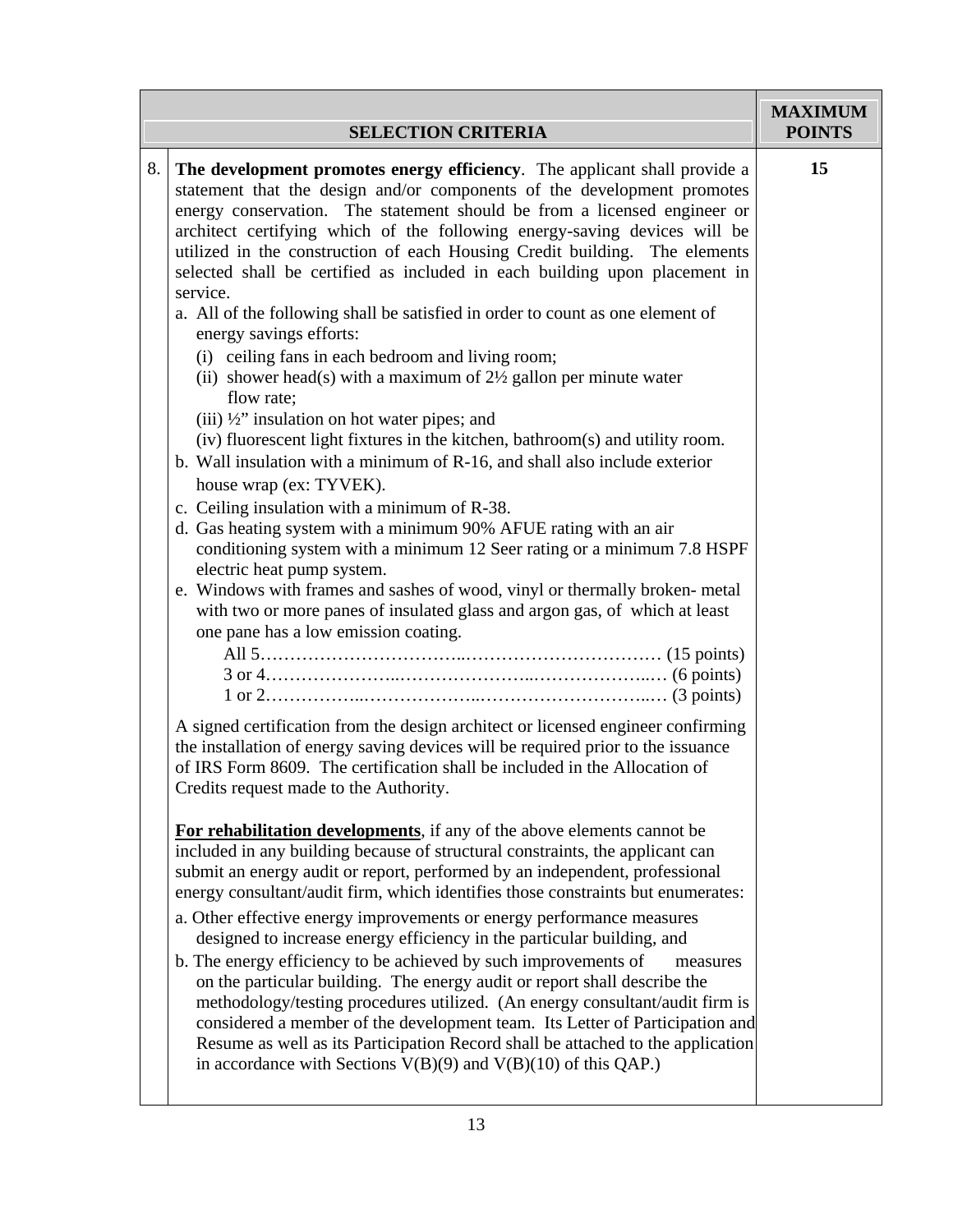| <b>SELECTION CRITERIA</b> |                                                                                                                                                                                                                                                                                                                                                                                                                                                                                                                                                                                                                                                                         | <b>MAXIMUM</b><br><b>POINTS</b> |
|---------------------------|-------------------------------------------------------------------------------------------------------------------------------------------------------------------------------------------------------------------------------------------------------------------------------------------------------------------------------------------------------------------------------------------------------------------------------------------------------------------------------------------------------------------------------------------------------------------------------------------------------------------------------------------------------------------------|---------------------------------|
|                           | The applicant shall submit a signed statement that it will implement the<br>energy improvements or energy performance measures identified within<br>the energy audit or report in order to be considered for points under this<br>criterion. Also, a certification from the design architect or licensed<br>engineer confirming the implementation of the energy improvements or<br>energy performance measures will be required prior to the issuance of IRS<br>Form 8609.                                                                                                                                                                                             |                                 |
| 9.                        | Support services provided by local-based, tax-exempt organizations (other<br>than the developer). An authorized official of each tax-exempt organization<br>involved shall provide a signed acknowledgement of participation describing<br>the supportive services offered. The acknowledgement shall state that the<br>organization's charter or by-laws authorize the service(s) to be provided, that<br>their provision is appropriate for the development's tenants, at no cost to<br>tenants, and provided at the development site. Local-based means the non-<br>profit service area (neighborhood, city or county) in which the development is<br>to be located. | 5                               |
| 10.                       | <b>Site Visit.</b> The site location will be evaluated for accessibility, proximity to<br>services appropriate to the type of housing proposed (e.g. grocery stores,<br>schools, medical facilities, recreational facilities, gas stations, banks, and public<br>transportation); and environmental issues. Scoring consideration will also<br>include, among other things, site suitability regarding topography (grade, low-<br>lying area, flood plain, or wetlands) and proximity to nuisances (e.g., railroad<br>tracks, major highways/interstates, and manufacturing /production plants.)                                                                        | <b>10</b>                       |
|                           | 11. Market Need. A Market Feasibility Study shall be submitted with the<br>application, which adequately demonstrates a market need including, among<br>other things, certification that comparable affordable housing developments in<br>the subject market location are at least eighty-five percent (85%) occupied. (See<br>pages 6 and 17 of this QAP for additional information and market study<br>requirements.)                                                                                                                                                                                                                                                 | 15                              |
| 12.                       | <b>Requesting HOME Funds in addition to Housing Credits.</b><br>b. Applicant will extend the affordability period on HOME units to thirty (30)<br>If the applicant elects to extend the affordability period and restrict<br>the income and rent limits on the HOME units for thirty (30) years, it<br>shall submit a signed statement indicating this election.                                                                                                                                                                                                                                                                                                        | <b>10</b>                       |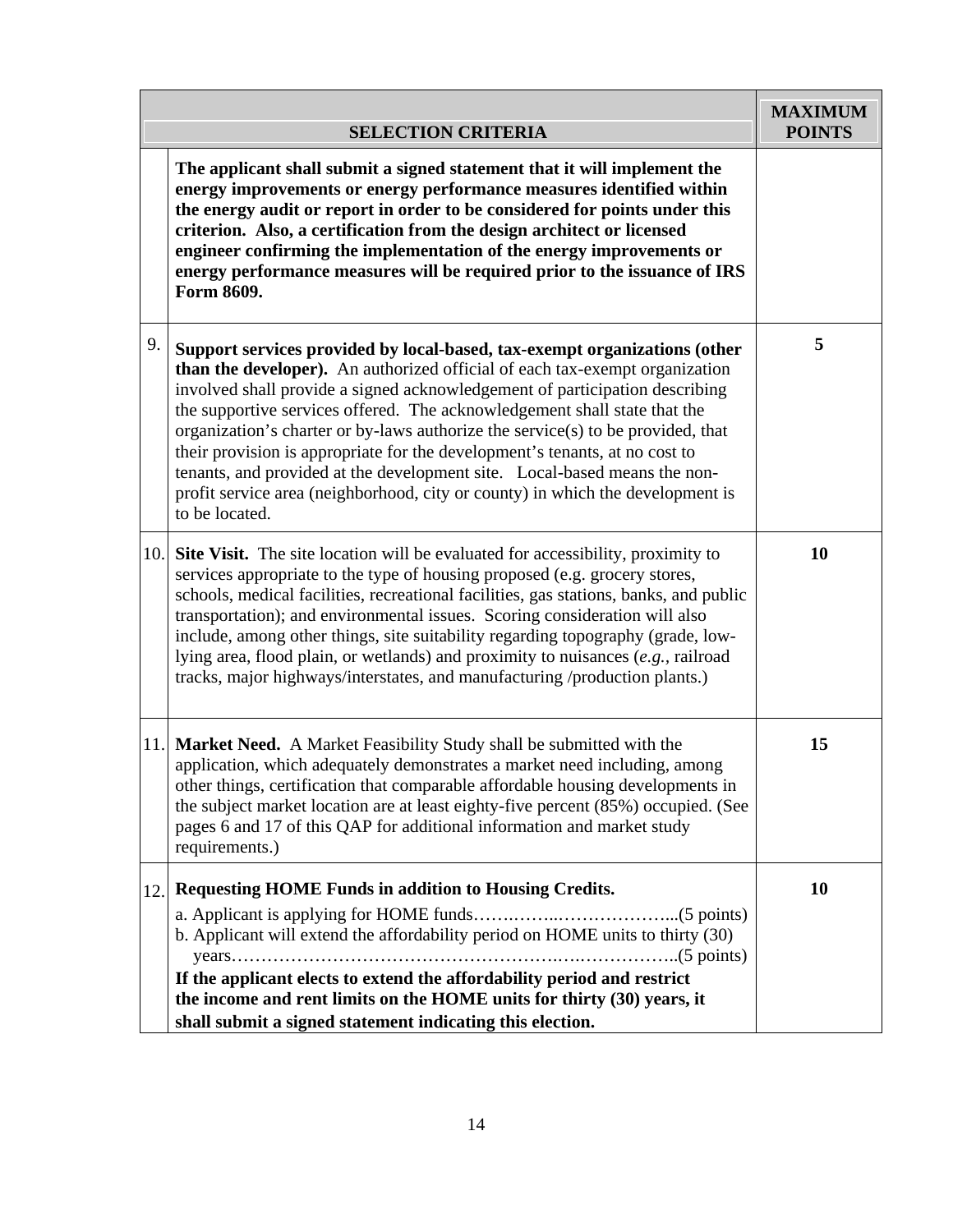| <b>Legislated Priorities</b> |                                                                                                                                                                                                                                                                                                                                                                                                                                                                                                                                                                                                                                                                                                                                                                                                                                                           | <b>Bonus Points</b>     |
|------------------------------|-----------------------------------------------------------------------------------------------------------------------------------------------------------------------------------------------------------------------------------------------------------------------------------------------------------------------------------------------------------------------------------------------------------------------------------------------------------------------------------------------------------------------------------------------------------------------------------------------------------------------------------------------------------------------------------------------------------------------------------------------------------------------------------------------------------------------------------------------------------|-------------------------|
| 1.                           | <b>Serves the lowest income group possible.</b> Special priority will be given to<br>developments with units for households with 30% (or less) of area median<br>income. (The units set aside for very low-income households shall be<br>occupied by households within the income limits set forth in a regulatory<br>agreement.) The compliance period on the very low-income units is<br>established by the compliance period on the low-income units. Rents are<br>restricted accordingly. The number of units should be 5% of total number of<br>units. If the applicant elects to serve very low-income households, a signed<br>statement, including the number of units to be set-aside for very low-<br>income tenants, shall be included in the application and shall be reflected<br>in the Development Income Section XVIII of the application. | 3                       |
| 2.                           | <b>Extends the duration of low-income use.</b> Special priority will be given to<br>developers who agree to maintain units for low-income occupancy for a period<br>at least five years beyond the 30-year extended use period. If applicant<br>agrees to extend the duration of low-income use, a signed statement,<br>indicating the number of years the affordability period will be extended,<br>shall be included with the application.                                                                                                                                                                                                                                                                                                                                                                                                              | $\overline{\mathbf{4}}$ |
| 3.                           | Developments Located in Qualified Census Tracts. Special priority will be<br>given to developments located in Qualified Census Tracts, which contributes to<br>a concerted community revitalization plan. A copy of the Community<br>Revitalization Plan which specifically addresses the need for the development at<br>its location shall be included with the Application to be considered for this<br>scoring.                                                                                                                                                                                                                                                                                                                                                                                                                                        | 3                       |

# **D. SCORING and DEVELOPMENT DETERMINATION.**

Each application will be ranked according to the score awarded. In the event that some applicants score the same and are ranked the same, the Authority may use discretionary judgment in establishing a final award. The Authority reserves the right to disapprove or reduce the Housing Credits for an allocation during any stage, regardless of ranking under the priorities and point ranking outlined above. For any allocation not made in accordance with the established priorities and selection criteria of the Authority, a written explanation shall be made by the Authority to the general public.

ADFA reserves the right to disapprove any development for an allocation of Housing Credits, regardless of the ranking under the priorities and point ranking outlined above. ADFA reserves the right, in its sole and absolute discretion, to suspend or debar any applicant from the Housing Credit program, which ADFA determines has acted improperly, illegally or inappropriately in the applicant's dealings with the Authority or in any way relative to the Housing Credit Program.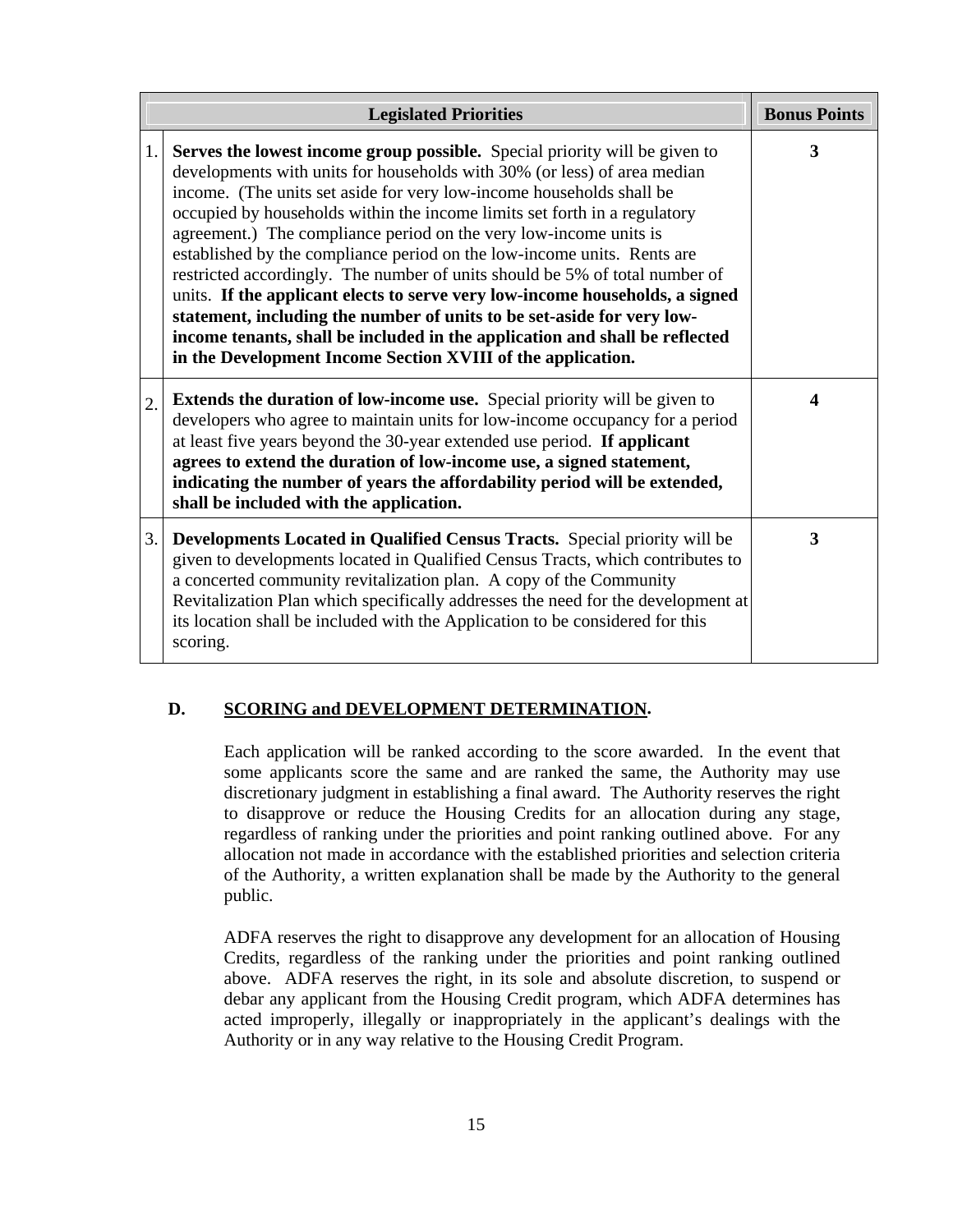It is the policy of ADFA to prohibit applicants from contacting ADFA staff in any manner regarding any application after the expiration of the APPLICATION DEADLINE. Violations of this policy will be brought to the attention of the Board Housing Review Committee and could result in a downgrade to the final scoring or disqualification from the program. No contact with ADFA board members is allowed and any such contact will be grounds for immediate rejection of an application.

#### **E. DEVELOPMENT SITE REVIEW.**

ADFA Staff will conduct a site review of the proposed location for the development. The site visit will take place during the application review period.

#### **F. RESERVATION OF CREDITS.**

Developments selected will be given preliminary approval for a reservation of Housing Credits. The required reservation fee of One Hundred and No/100 Dollars (\$100.00) per low-income unit shall be submitted to ADFA within twenty-one (21) days of notification of reservation of Housing Credits. No later than sixty (60) days prior to completion of the development, the applicant shall submit all required documentation for the next stages of processing by ADFA. Developments that will not be placed in service in the tax year ADFA approves the Housing Credit reservation may be awarded a Carryover Allocation upon the satisfaction of requirements of IRC § 42 and the Authority. All developments with a valid reservation of Housing Credits will be required to obtain a placed-in-service or Carryover Allocation by **December 1** of the same calendar year or for reservations made in the second half of the calendar year, the ten percent (10%) test shall be satisfied within six (6) months of receipt of the reservation.

The Owner of the development identified in the application shall utilize the allocation of Housing Credits. The transfer of credits to a property not identified in the application is prohibited.

#### **G. CHANGES TO THE ORIGINAL APPLICATION.**

Any change to the original application shall be submitted to ADFA in writing at least thirty (30) days prior to the desired effective date of the change. All changes shall be reviewed and approved by ADFA's Multi-Family Housing Staff or ADFA's Board of Directors. Any change to the original application made without approval from ADFA will be null and void.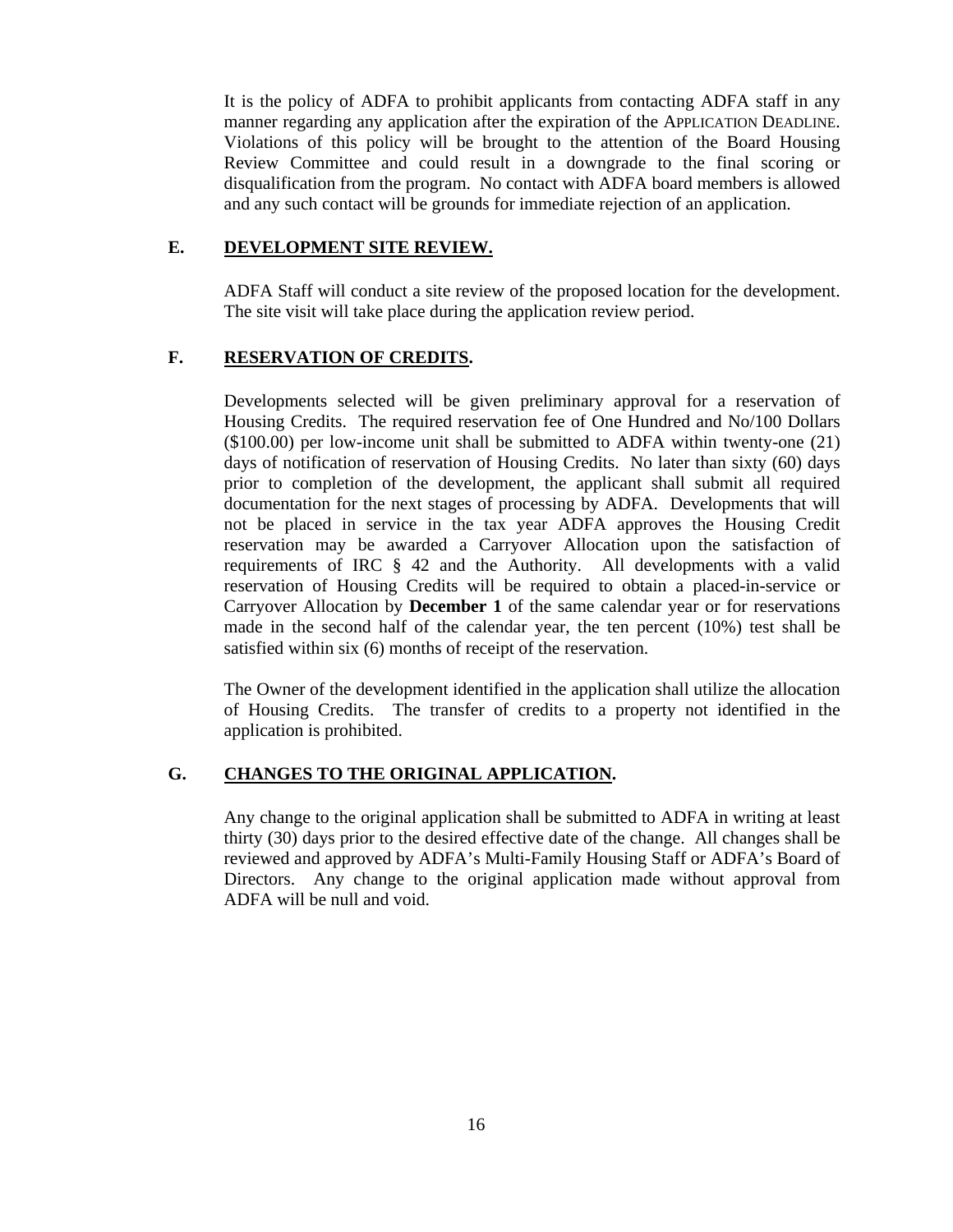#### **VI. ADDITIONAL PROGRAM REQUIREMENTS.**

#### **A. MARKET STUDY.**

A comprehensive market feasibility study, which is required with all applications, shall demonstrate that sufficient demand for rental housing exists in the proposed geographic market area to support the proposed development. The market study shall be dated within six (6) months of the APPLICATION DEADLINE. The market feasibility study shall be conducted at the applicant's expense by a disinterested third party approved by ADFA. The market analyst shall be on ADFA's Approved Market Study Firm List and shall follow the Guidelines for Market Studies. Market studies that do not meet the requirements of the Guidelines for Market Studies, nor provide an index or table of contents indicating the page within the market study each requirement can be found, will not be accepted and will result in your application being denied for not meeting threshold requirements. The market study is an application threshold requirement and shall be complete and attached to the hardbound application.

ADFA reserves the right, in its sole and absolute discretion, to independently evaluate the demand for additional affordable rental housing in the geographic market area.

#### **B. DEVELOPER FEE STANDARD.**

- **1.** Developer Fee (New Construction). The developer fee, which includes the developer's overhead and profit plus consultant fees and the owner's profit, should not exceed fifteen percent (15%) of the "Net Development Costs".
- **2. Developer Fee (Acquisition/Rehabilitation).** The developer fee for acquisition/rehabilitation will be limited to ten percent (10%) of the cost of the land and building plus no more than fifteen percent (15%) of the remaining "Net Development Costs".

 "Net Development Costs" is defined as the total uses of funds, less syndication-related costs, developer's fee and development reserves.

**3. Developer Fee – Deferral.** Any portion of the developer's fee that is deferred and included as a fund's source will be underwritten to ensure payment by the end of the 15-year compliance period. If underwriting indicates that the deferred amount of the developer's fee will not be paid within that time frame, it cannot be included as eligible basis.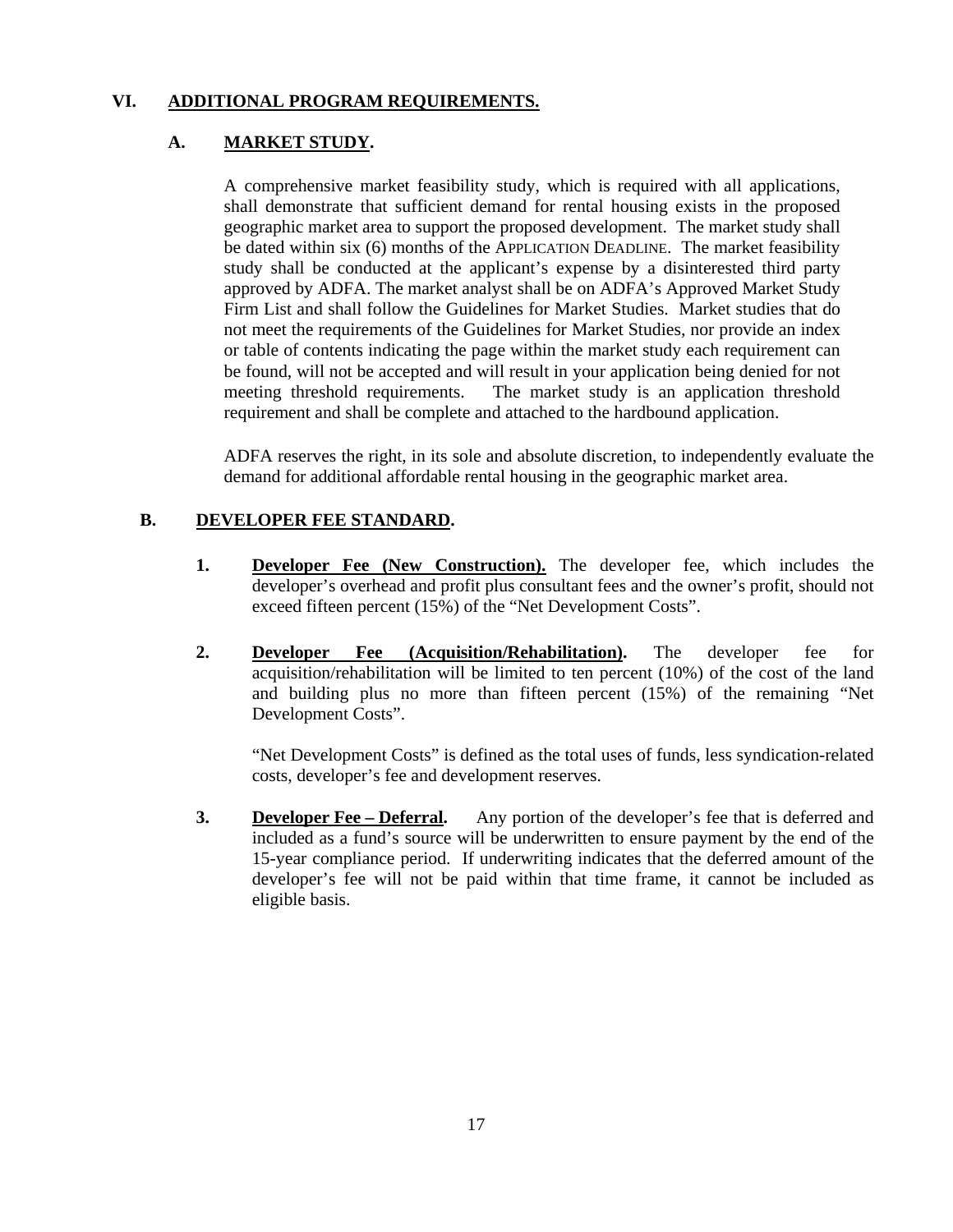#### **C. BUILDER'S PROFIT.**

The amount allocated to the general requirements of the development cannot exceed six percent (6%) of its construction hard costs. The Authority will limit the builder's profit to ten percent (10%) of the development's hard costs plus its general requirements' costs. The Authority will limit the builder's overhead to four percent (4%) of the development's hard costs plus its general requirements' costs. ADFA reserves the right to determine whether costs included in the developer's fee and builder's profit calculations are appropriate and reasonable.

#### **D. PER UNIT COST CAP.**

The Authority limits the per unit cost for all developments, other than qualified Assisted Living developments, to \$ 132,000 per unit. The per unit cost for qualified Assisted Living developments is limited to \$ 158,400. "Per unit cost" is calculated by dividing the total development cost by the total number of units.

#### **E. MINIMUM DEBT SERVICE COVERAGE.**

The development will be required to establish minimum debt service coverage of 1.10. For this purpose, debt service coverage is defined as the ratio of a development's net operating income (rental income less operating expenses and reserve payments) to total debt service obligations.

#### **F. REHABILITATION STANDARD.**

Rehabilitation hard costs (labor and materials) on any rehabilitation development will be no less than \$15,000 per low-income unit and no less than twenty percent (20%) of the development's total costs.

#### **G. DEFINITION OF SCATTERED SITE.**

A scattered site development is any low-income housing development whose buildings are at least 2000 feet away from each other. The development shall be so treated if all of the units in each building in the development are designated low-income housing units and all of the buildings in the development are located within one jurisdiction, *i.e. city or county.*

#### **H. DEFINITION OF ASSISTED LIVING.**

Assisted Living housing is a combination of housing, supportive services, personalized assistance and health care designed to respond to the individual needs of those who need help with activities of daily living, in a way that promotes maximum independence for each resident. Supportive services are available 24 hours per day to meet scheduled and unscheduled needs of each resident. An Assisted Living development applicant shall comply with all state and federal regulations for assisted living developments. Assisted Living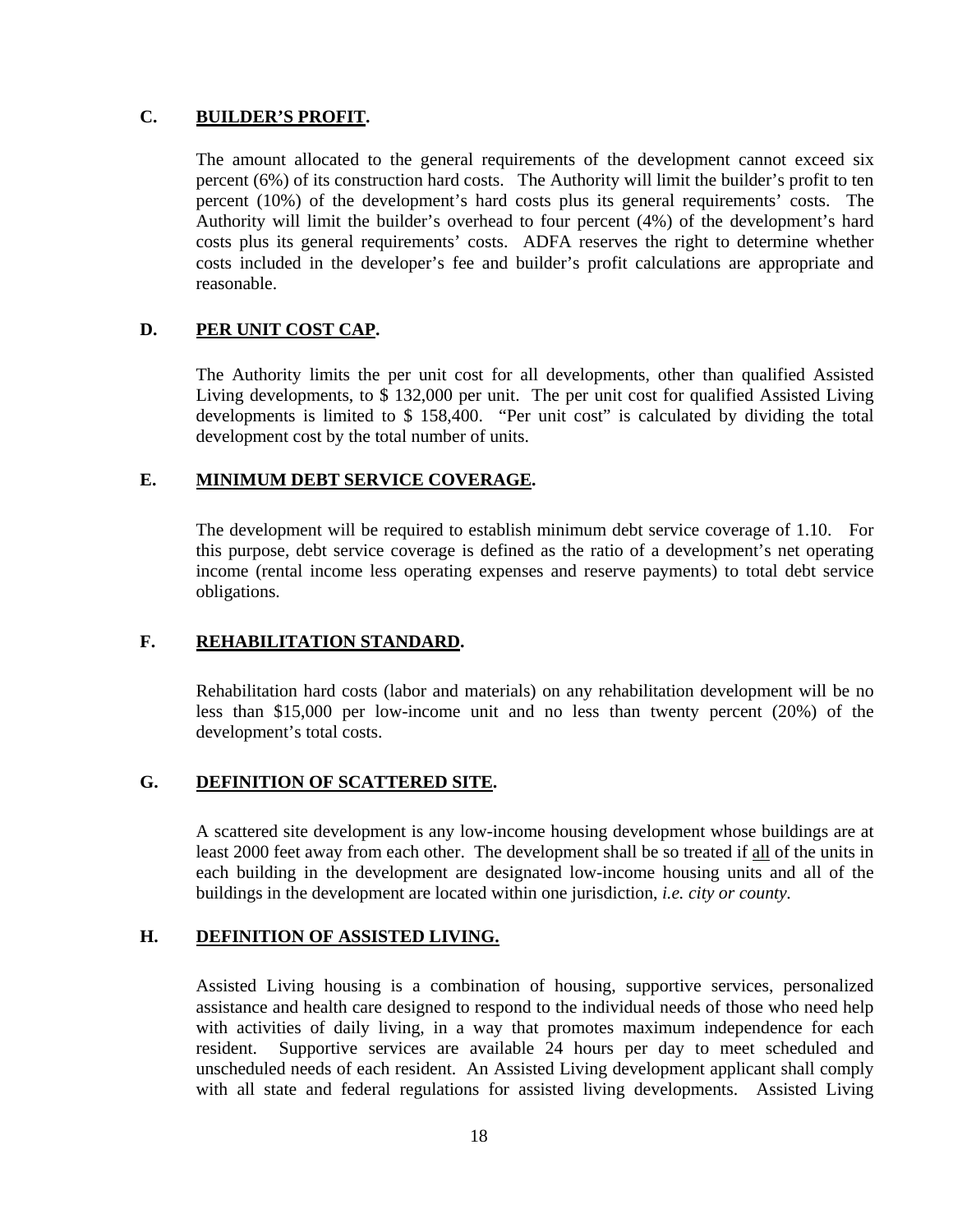development applicants will be required to submit an approved Certificate of Need or Permit of Approval from the State of Arkansas with their application.

# **I. DEFINITION OF SUPPORTIVE (DISABLED) HOUSING.**

Housing intended for the use of persons with a disability (as defined by HUD), which contains all the physical design, construction, and on-site service provision components adequate to meet the needs of the disabled population targeted. Any market study submitted in support of an application for housing intended for the use of person with disabilities shall address the housing needs of the targeted disabled population in the primary market area. The applicant shall also include a marketing plan specifically designed to reach the targeted disabled population for which the proposed housing is to be developed.

# **J. JUSTIFICATION EXPENDITURES STANDARD.**

Applicants shall submit a final development cost certification supported by an audit report performed by a Certified Public Accountant prior to issuance of IRS Form 8609. A completed Form RD 1924-13 shall accompany the final development cost certification.

#### **K. UNIT ACCESSIBILITY FOR PERSONS WITH DISABILITIES.**

Developments approved for Housing Credits shall comply with local and federal regulations pertaining to unit accessibility and construction standards to accommodate persons with physical disabilities.

#### **L. LEAD-BASED PAINT.**

In a development with Housing Credits, the lead-based paint requirements apply to all units and common areas in the development.

#### **M. EQUAL OPPORTUNITY.**

The Authority requires that occupancy of all housing financed or otherwise assisted by ADFA be open to all persons regardless of race, color, religion, sex, handicap, familial status or national origin and contractors and subcontractors engaged in the construction or rehabilitation of such housing provide equal opportunity for employment without discrimination as to race, color, religion, sex, handicap, familial status or national origin.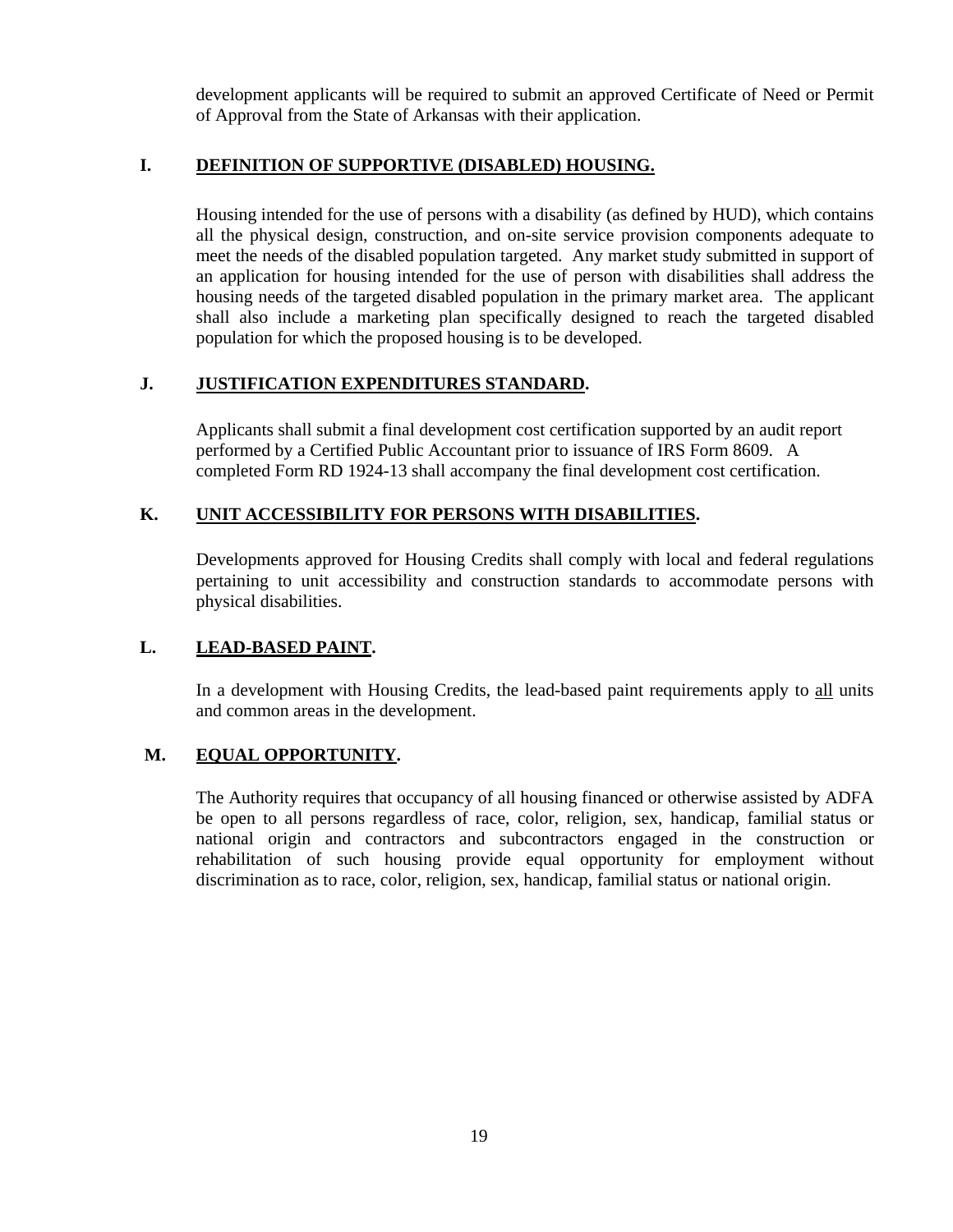#### **N. CRIMINAL BACKGROUND CHECK and DISCLOSURE REQUIREMENTS.**

Each applicant, consultant, development team member and public official affiliated with a HOME program application, shall complete a Criminal Background and Disclosure Form – Housing, Attachment A to the Application. Failure to submit, or correctly complete the Criminal Background and Disclosure Form – Housing for each applicant, consultant, development team member or affiliated public official shall disqualify the Application for reservation of LIHTCs, Tax-Exempt Private Activity Volume Cap Bonds ("Bonds") or HOME funds.

Each applicant or recipient of LIHTCs, Bonds, or HOME funds, and any principal of such applicant or recipient, is subject to ADFA's Criminal Background Check Policies and Procedures and their requirements. Each consultant, developer, or other development team member or any principal of such consultant, developer, or other development team, is subject to ADFA's Criminal Background Check Policies and Procedures and their requirements.

# **VII. CARRYOVER ALLOCATION.**

ADFA will follow the Code for Carryover Allocation requirements. In order to qualify for a Carryover Allocation, the owner's basis in the development, at the close of the calendar year in which the reservation is received, shall be more than ten percent (10%) of the owner's reasonably expected basis in the development at the close of the second calendar year following the year in which the allocation is made. The required documentation for a Carryover Allocation shall be submitted to the Authority by December 1 of the year the Housing Credits are reserved.

In the event a reservation of credits is received in the second half of the calendar year, the owner's basis in the development shall be more than ten percent (10%) of the owner's reasonably expected basis within six (6) months of receiving the reservation.

The terms and conditions of the Multi-Family Housing Application will be incorporated into the Carryover Allocation documentation.

#### **VIII. FINAL COST CERTIFICATION.**

#### **A. REQUIRED DOCUMENTS.**

In order to receive IRS Forms 8609, the development owner will be required to submit the following items to ADFA staff for review:

- 1. Certificate/s of Completion (Occupancy) for each building in the development;
- 2. Original recorded copy of the Land Use Restrictive Covenants Agreement (LURA) (a copy should be submitted before recording for the Authority's review and approval);
- 3. A signed Certification from the design architect or licensed engineer confirming the installation of energy saving devices (if applicant received the appropriate scoring at time of application for credit);
- 4. Signed Architects' Certification of Compliance with Federal and State Accessibility Laws;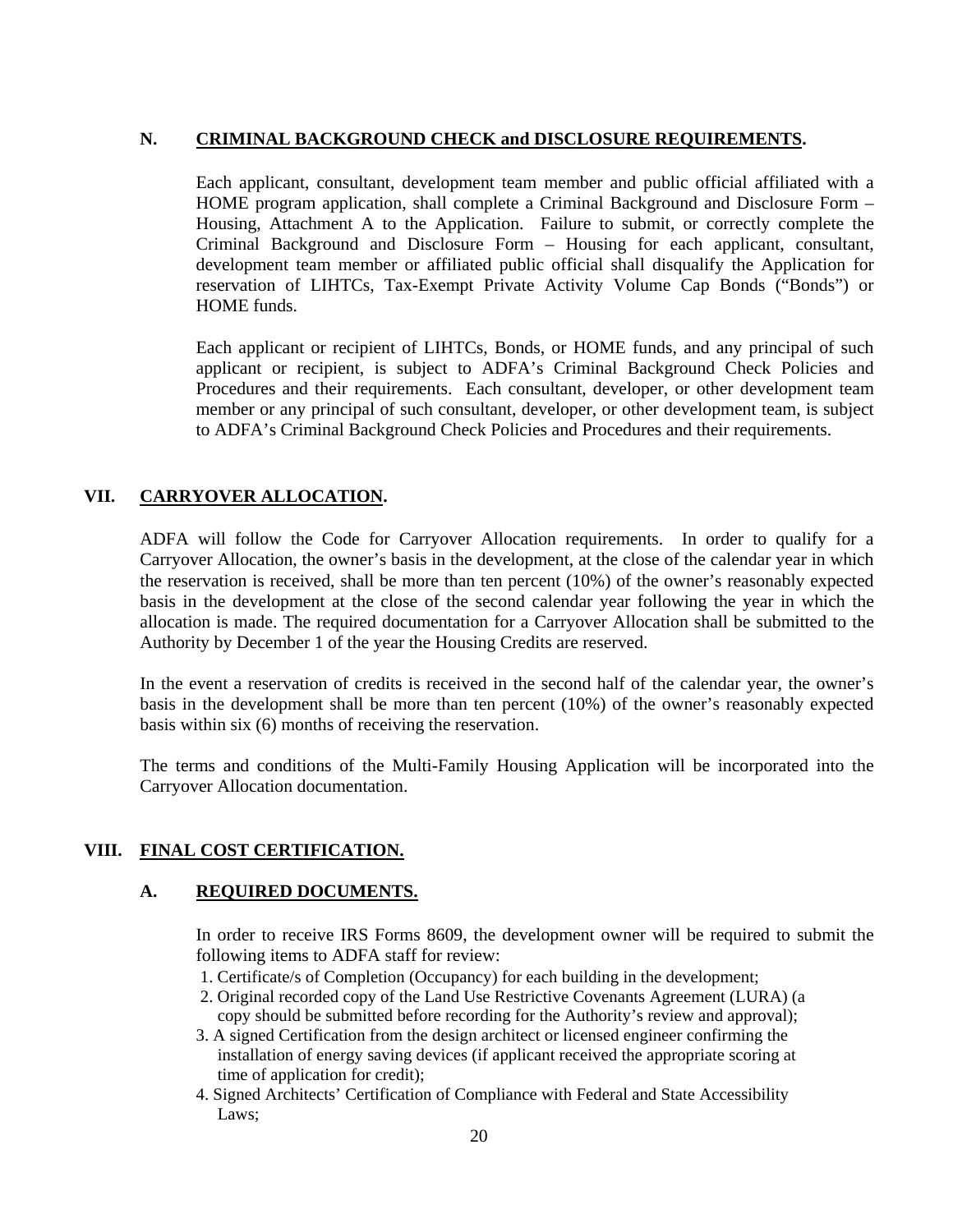- 5. Final development cost certification by a Certified Public Accountant;
- 6. Completed RD Form 1924-13 showing actual costs incurred by the development;
- 7. List showing full address for each building in the development;
- 8. List indicating maximum qualified basis for each building in the development that separately identifies the applicable fraction for each building. (Submit both calculations for the applicable fraction based upon the "unit fraction" method and the "floor space fraction" method);
- 9. If the building has market rate units, please indicate:
	- a. Cost of each such unit,
	- b. Square footage of each such unit,
	- c. Average cost per square foot of the low-income units, and
	- d. Whether the market units are "above the average quality standard of the low-income units" as described in Section  $42(d)(3)(B)(i)$  of the Internal Revenue Code and whether the development owner elected to exclude the excess costs pursuant to Section  $42(d)(3)(B)(ii)$  of the Internal Revenue Code;
- 10. If applicable, percentage of aggregate basis for each building that is financed by tax-exempt bonds;
- 11. Full name, address, telephone number and Federal Tax ID number for the development owner;
- 12. Payment to cover allocation of credits fee:
	- a. \$100.00 per low-income unit in the development and
	- b. 6% of annual credit allocation for the development to cover one-time monitoring fee

In addition, staff will underwrite the Final Cost Certification to ensure continued compliance with all THRESHOLD REQUIREMENTS, ADDITIONAL PROGRAM REQUIREMENTS, and SELECTION CRITERIA set forth in this QAP as reflected in the owner's Housing Application for Federal Low-Income Housing Tax Credits.

# **B. LAND USE RESTRICTION AGREEMENT ("LURA").**

The owner of the development will be required to execute and record a Land Use Restriction Agreement ("LURA") that sets forth those covenants that will restrict the development property for a minimum of thirty (30) years ("the extended use period"). The owner is required to submit a "DRAFT" copy of the LURA for review and approval by ADFA prior to recording the LURA in accordance with Arkansas law. ADFA will not issue IRS Form 8609 until the LURA has been reviewed and approved by ADFA.

The LURA will state that the owner will comply with all applicable requirements under the Code, this Qualified Allocation Plan, other relevant statutes and regulations and all representations made in the Multi-Family Housing Application. Among other things, the LURA will:

- 1. state that the owner will not apply for relief under Sections  $42(h)(6)(E)(i)(II)$  and  $42(h)(6)(I)$  of the Code;
- 2. identify:
	- a. each building in the development,;
	- b. the income limit for each low-income unit in the development;
	- c. the applicable fraction for each building; and will state that the applicable fraction for any building will not be reduced during the extended use period;
- 3. state that during the term of the LURA, the owner will covenant, agree, and warrant:
	- a. each low-income unit will remain suitable for occupancy;
	- b. any existing tenant in any low-income unit will not be evicted or have her/his occupancy terminated for other than good cause; and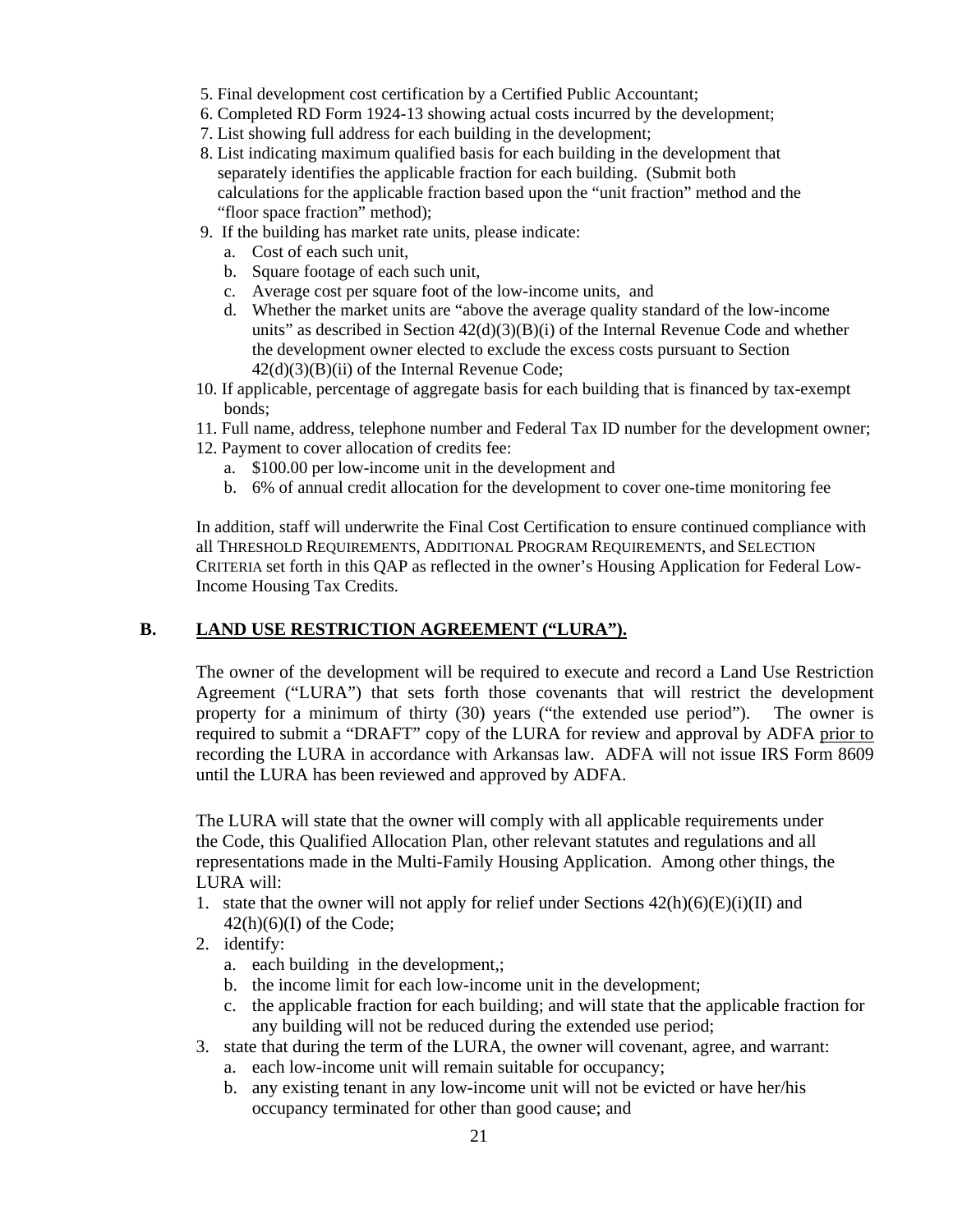- c. the gross rent of any low-income unit will not be increased except as permitted under Section 42 of the Code;
- 4. state that, notwithstanding the termination of the "extended use period," per Section  $42(h)(6)(E)(ii)$  of the Code, for a period of three years following such termination existing tenants in low-income units in the development cannot be evicted (other than for good cause) and the gross rent of such units will not increase other than permitted by Section 42;
- 5. authorize individuals who meet the income and rent limitations applicable to the building the right to enforce those limitations in Arkansas courts;
- 6. prohibit the disposition of a portion of any building identified in the LURA to any person unless the entire building is so disposed;
- 7. state that the owner will not refuse to lease any residential unit in the development to a holder of a voucher or certificate of eligibility under Section 8 of the Housing Act of 1937 (42 USC § 1437f) because of the status of the prospective tenant as such a holder; and
- 8. state that the LURA is binding on all successors of the owner.

#### **IX. COMPLIANCE.**

Applicants shall comply with all applicable federal, state and local laws, including Section 42 of the Code. ADFA's Compliance Monitoring Policies and Procedures Manual for the Low-Income Housing Tax Credit Program may be obtained from ADFA's office, and may also be accessed at ADFA's website (www.arkansas.gov/adfa). Fair Housing manuals may be obtained from HUD's Little Rock office, and the Fair Housing Accessibility Guidelines may be accessed at HUD's website (www.hud.gov). Use the following link to the information needed:

> Under the heading "Information For … Other Partners" Click on "Fair housing" Under the heading "General Info" Click on "Fair housing accessibility guidelines"

The owner will be required to prepare and submit to the Authority, no later than January 15 of each year following the first taxable year of the owner's credit period, an Owner's Certificate of Continuing Program Compliance which, among other certifications, certifies that for the preceding 12-month period no tenants in low-income units were evicted or had their tenancies terminated other than for good cause and that no tenants has an increase in the gross rent with respect to a low-income unit other than as permitted under Section 42 of the Internal Revenue Code. The owner will also be required to prepare and submit to the Authority, no later than February 1 of each year following the first taxable year of the owner's credit period, the LIHTC Compliance Monitoring Status Report. Both the Certificate of Continuing Program Compliance and the LIHTC Status Report shall be submitted under penalty of perjury to the Authority in accordance with Internal Revenue Service procedures for monitoring compliance. The compliance monitoring procedures apply to all buildings placed in service in Arkansas that have received an allocation of Housing Credits as determined by Section 42 of the Code. Regular site inspections to monitor compliance with habitability standards applicable to the project will be carried out by the Authority at least once every three (3) years.

In the event the Authority becomes aware of non-compliance or upon the failure to submit a Certificate of Continuing Program Compliance, the Authority will notify the owner of the areas of noncompliance and the required timeframe to correct the deficiencies. There is a maximum of sixty (60) days to correct such non-compliance. Additionally, the Authority will notify the IRS, as required, of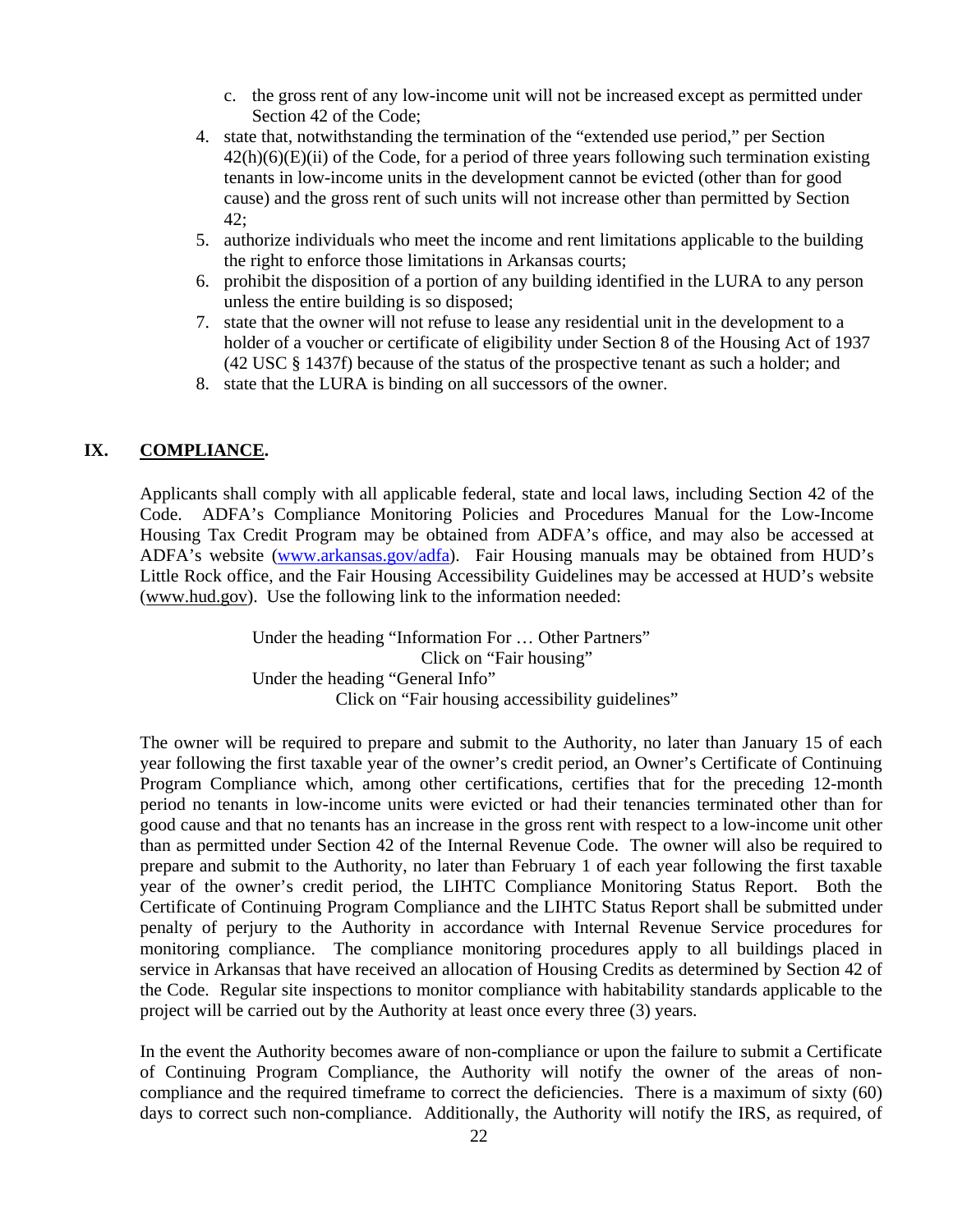any non-compliance or failure to certify no later than forty-five (45) days after the end of the allowed time for correction.

#### **X. ADFA FEES.**

#### **A. APPLICATION FEES.**

The appropriate application fee (determined from the list below) shall be included with the application and be in the form of a check payable to the Arkansas Development Finance Authority. All fees are non-refundable.

| Any development with four (4) or less units | \$300.00 |
|---------------------------------------------|----------|
| Non-Profit Owner (more than four (4) units) | \$300.00 |
| For Profit Owner (more than four (4) units) | \$500.00 |

#### **B. RESERVATION FEE.**

A non-refundable reservation fee of \$100.00 per low-income unit will be required to secure the reservation of Housing Credits.

#### **C. ALLOCATION FEE.**

An allocation fee equal to \$100.00 per low-income unit will be required at the time the owner submits the final development cost certification requesting issuance of IRS Form 8609(s).

#### **D. MONITORING FEES.**

A one-time monitoring fee equal to six percent (6%) of the total annual Housing Credits allocation will be required at the time the owner submits the final development cost certification requesting issuance of IRS Form 8609(s).

#### **XI. FINANCING WITH TAX-EXEMPT BONDS and HOUSING CREDITS.**

Developments financed with tax-exempt bonds shall apply to receive Housing Credits not allocated as part of the State's annual Housing Credit ceiling. Section  $42(m)(1)(D)$  of the Code requires such developments to satisfy the "requirements for allocation of a housing credit dollar amount under the qualified allocation plan applicable to the area in which the project is located". Although these developments need not compete for an award through the competitive process, they shall still be evaluated for compliance with the THRESHOLD REQUIREMENTS set forth in Section V(B) of this Qualified Allocation Plan and the ADDITIONAL PROGRAM REQUIREMENTS set forth in Section VI of this Qualified Allocation